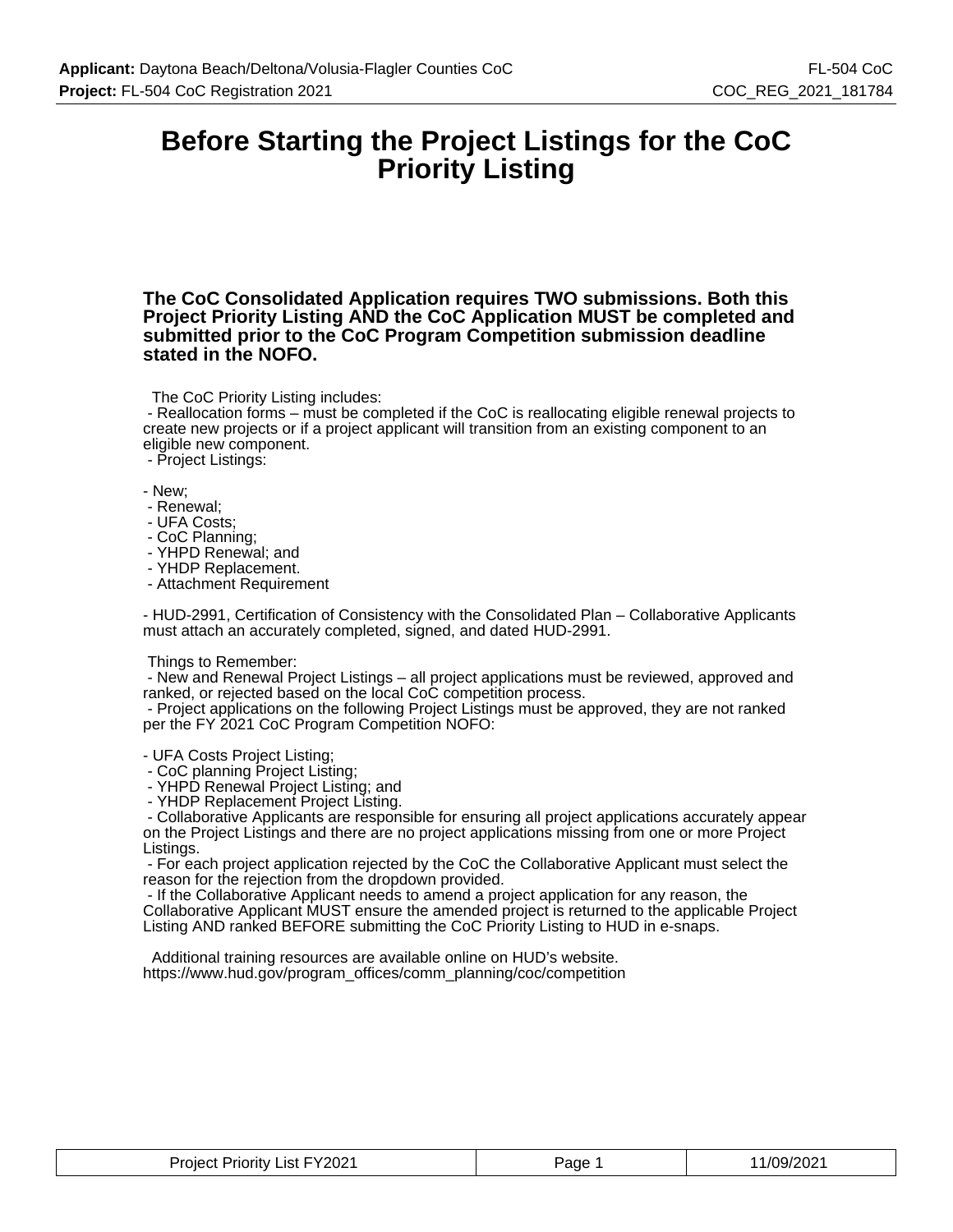## **1A. Continuum of Care (CoC) Identification**

#### **Instructions:**

For guidance on completing this form, please reference the FY 2021 CoC Priority Listing Detailed Instructions and FY 2021 CoC Priority Listing Navigational Guide on HUD's website. https://www.hud.gov/program\_offices/comm\_planning/coc/competition.

**Collaborative Applicant Name:** Volusia/Flagler County Coalition for the **Homeless** 

| : Priority List FY2021<br>Project <sup>*</sup> | Page ∠ | 1/09/202<br>______ |
|------------------------------------------------|--------|--------------------|
|------------------------------------------------|--------|--------------------|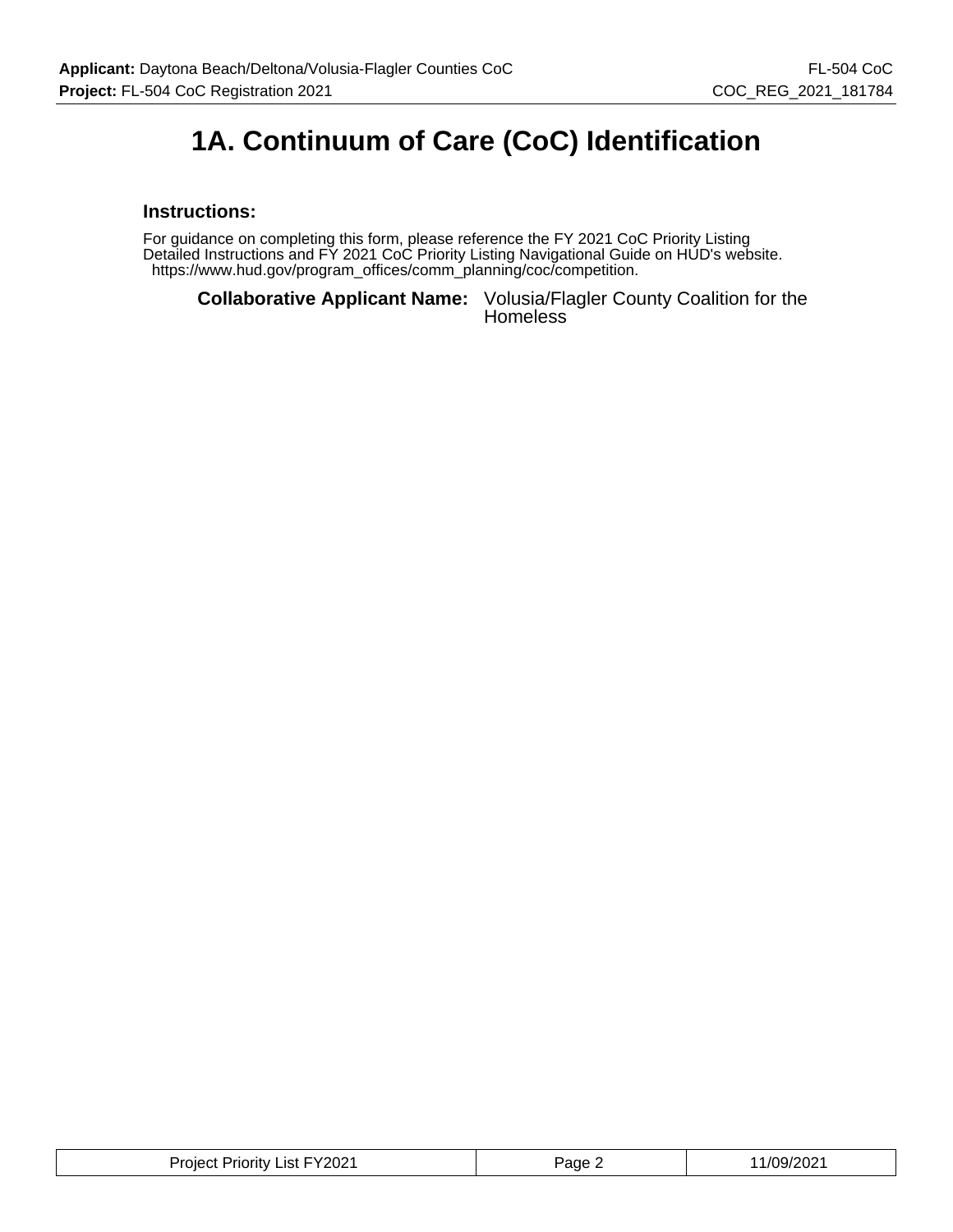### **2. Reallocation**

#### **Instructions:**

For guidance on completing this form, please reference the FY 2021 CoC Priority Listing Detailed Instructions and FY 2021 CoC Priority Listing Navigational Guide on HUD's website. https://www.hud.gov/program\_offices/comm\_planning/coc/competition.

**2-1. Is the CoC reallocating funds from one or** Yes **more eligible renewal grant(s) that will expire in calendar year 2022 into one or more new projects?**

| ⊢⊏∨ว∩ว4<br>uority.<br>.ıst<br>nıe<br>∠∪∠ | 'age | ירוכ<br>09/<br>$\cdots$ |
|------------------------------------------|------|-------------------------|
|------------------------------------------|------|-------------------------|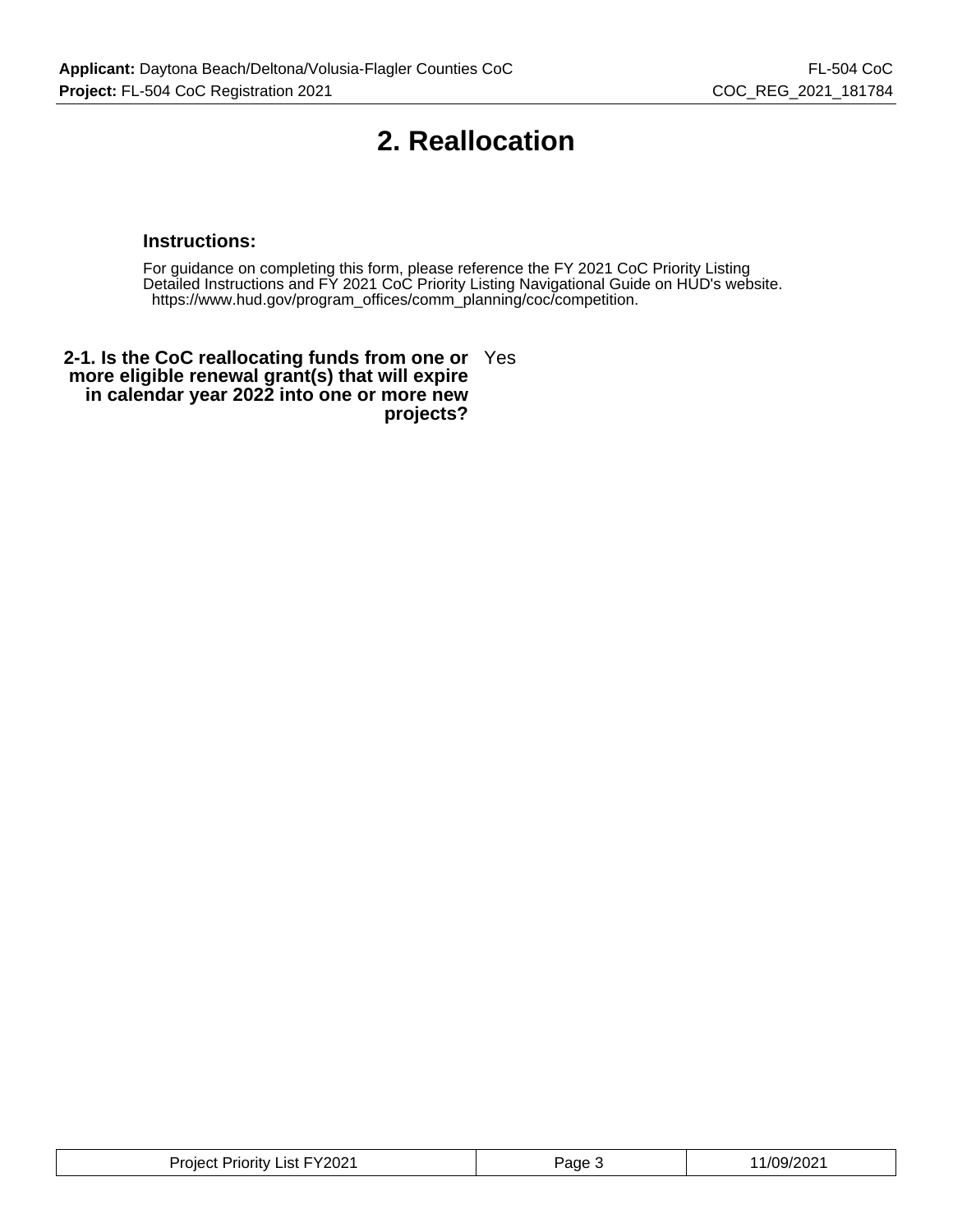### **3. Reallocation - Grant(s) Eliminated**

**CoCs reallocating eligible renewal project funds to create a new project application – as detailed in the FY 2021 CoC Program Competition NOFO – may do so by eliminating one or more expiring eligible renewal projects. CoCs that are eliminating eligible renewal projects must identify those projects on this form.**

| Amount Available for New Project:<br><b>(Sum of All Eliminated Projects)</b> |                                          |                       |                                   |                             |  |  |
|------------------------------------------------------------------------------|------------------------------------------|-----------------------|-----------------------------------|-----------------------------|--|--|
| \$90,430                                                                     |                                          |                       |                                   |                             |  |  |
| <b>Eliminated Project</b><br><b>Name</b>                                     | <b>Grant Number</b><br><b>Eliminated</b> | <b>Component Type</b> | <b>Annual</b><br>Renewa<br>Amount | <b>Type of Reallocation</b> |  |  |
| PH-HYP                                                                       | FL0557L4H042005                          | PH-PSH                | \$90,430                          | Regular                     |  |  |

| Project Priority List FY2021 | Page<br>- 21 | 1/09/2021 |
|------------------------------|--------------|-----------|
|------------------------------|--------------|-----------|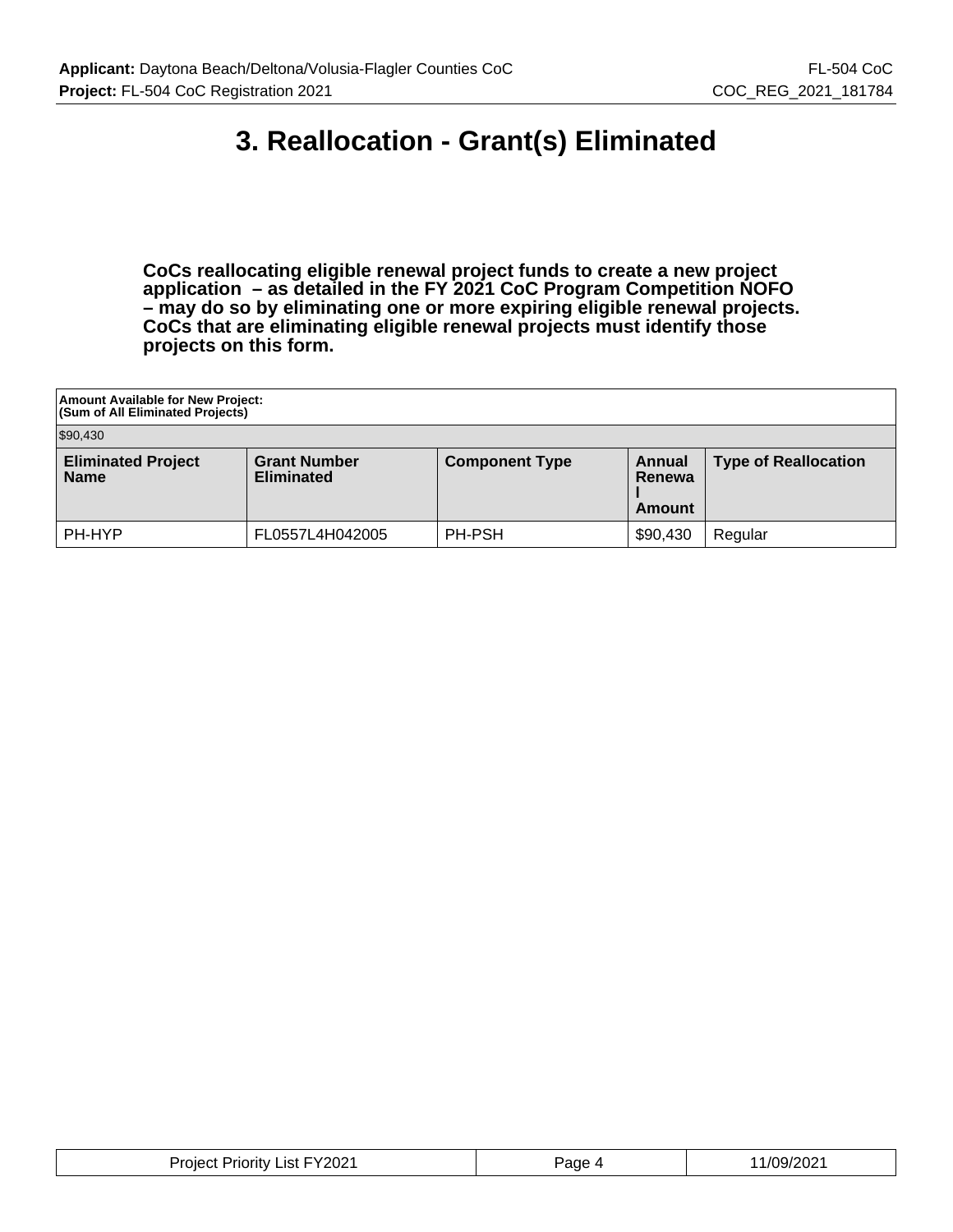## **3. Reallocation - Grant(s) Eliminated Details**

#### **Instructions:**

For guidance on completing this form, please reference the FY 2021 CoC Priority Listing Detailed Instructions and FY 2021 CoC Priority Listing Navigational Guide on HUD's website. https://www.hud.gov/program\_offices/comm\_planning/coc/competition.

**3-1 Complete each of the fields below for each eligible renewal grant that is being eliminated during the reallocation process. Refer to the FY 2021 Grant Inventory Worksheet to ensure all information entered is accurate.**

| <b>Eliminated Project Name: PH-HYP</b>                    |  |
|-----------------------------------------------------------|--|
| Grant Number of Eliminated Project: FL0557L4H042005       |  |
| <b>Eliminated Project Component Type: PH-PSH</b>          |  |
| <b>Eliminated Project Annual Renewal Amount: \$90,430</b> |  |

#### **3-2. Describe how the CoC determined that this project should be eliminated and include the date the project applicant was notified. (limit 750 characters)**

The Applications Committee (review and ranking) reviewed objective performance scoring of the renewal grants based on 17 objective criteria (including SPM's, utilization, cost effectiveness) and identified the lowest performing renewal project, FL0557L4H042005 for reallocation in the amount of its ARD / \$90,430. The CoC Applications Committee agreed that the project did not make significant improvements from the prior years and could be better served by new projects meeting community needs. The Neighborhood Center was notified of the reallocation on 6/30/21 & final priority listing on 10/29/21. Neighborhood Center voluntarily reallocated the grant/did not submit renewal, therefore, it was not included in the priority listing.

| <b>Project Priority List FY2021</b> | Page ' | 11/09/2021 |
|-------------------------------------|--------|------------|
|-------------------------------------|--------|------------|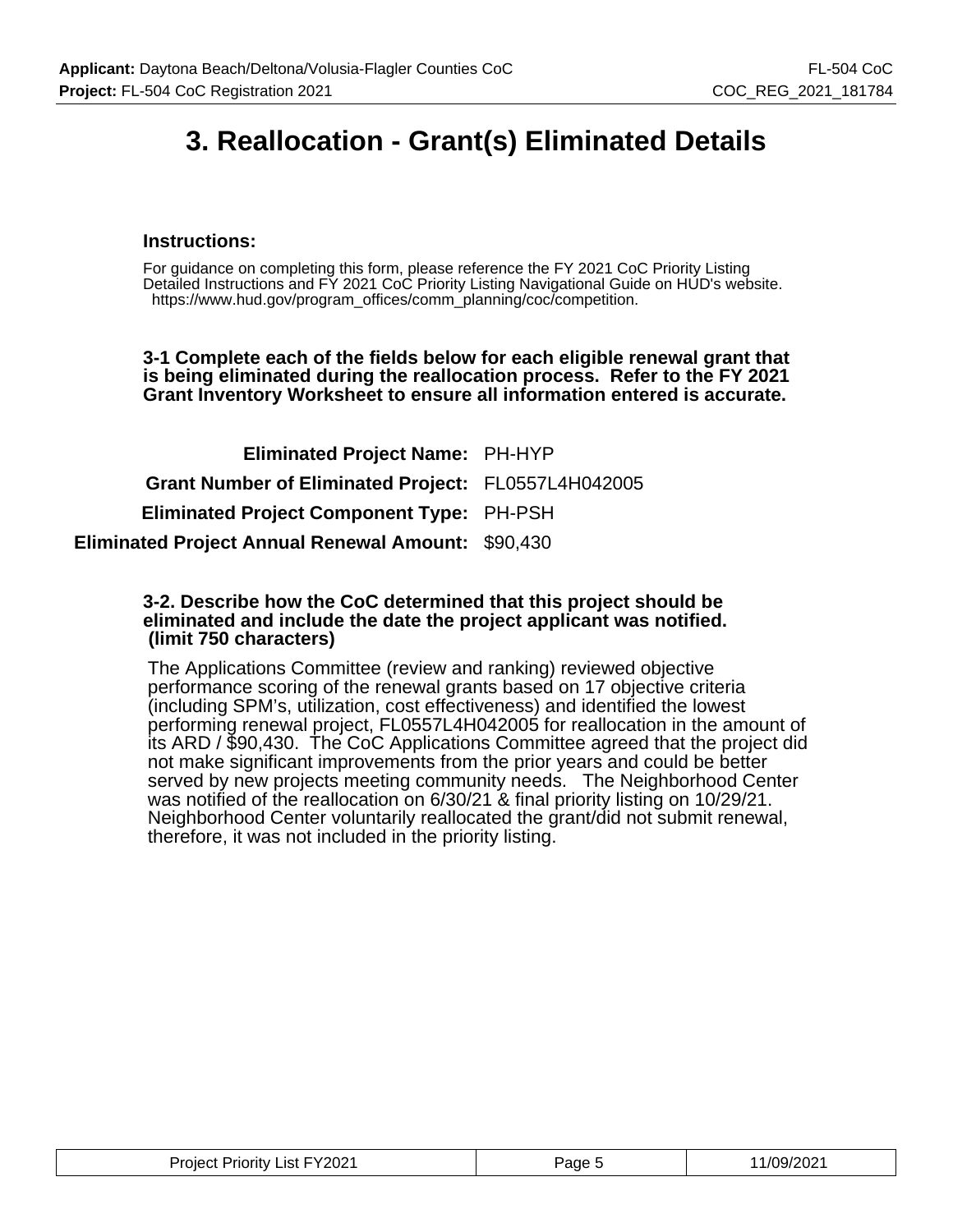## **4. Reallocation - Grant(s) Reduced**

**CoCs reallocating eligible renewal project funds to create a new project application – as detailed in the FY 2021 CoC Program Competition NOFO – may do so by eliminating one or more expiring eligible renewal projects. CoCs that are eliminating eligible renewal projects must identify those projects on this form.**

| <b>Amount Available for New Project</b><br>(Sum of All Reduced Projects) |                                       |                             |                           |                                     |                          |
|--------------------------------------------------------------------------|---------------------------------------|-----------------------------|---------------------------|-------------------------------------|--------------------------|
|                                                                          |                                       |                             |                           |                                     |                          |
| <b>Reduced Project</b><br><b>Name</b>                                    | <b>Reduced Grant</b><br><b>Number</b> | Annual<br>Renewal<br>Amount | Amount<br><b>Retained</b> | Amount available<br>for new project | <b>Reallocation Type</b> |
| This list contains no items                                              |                                       |                             |                           |                                     |                          |

| .Vana1<br>.ıst<br>Priority<br>.oler<br>.UZ<br>___ | ്ade | 2021<br>109/2 |
|---------------------------------------------------|------|---------------|
|---------------------------------------------------|------|---------------|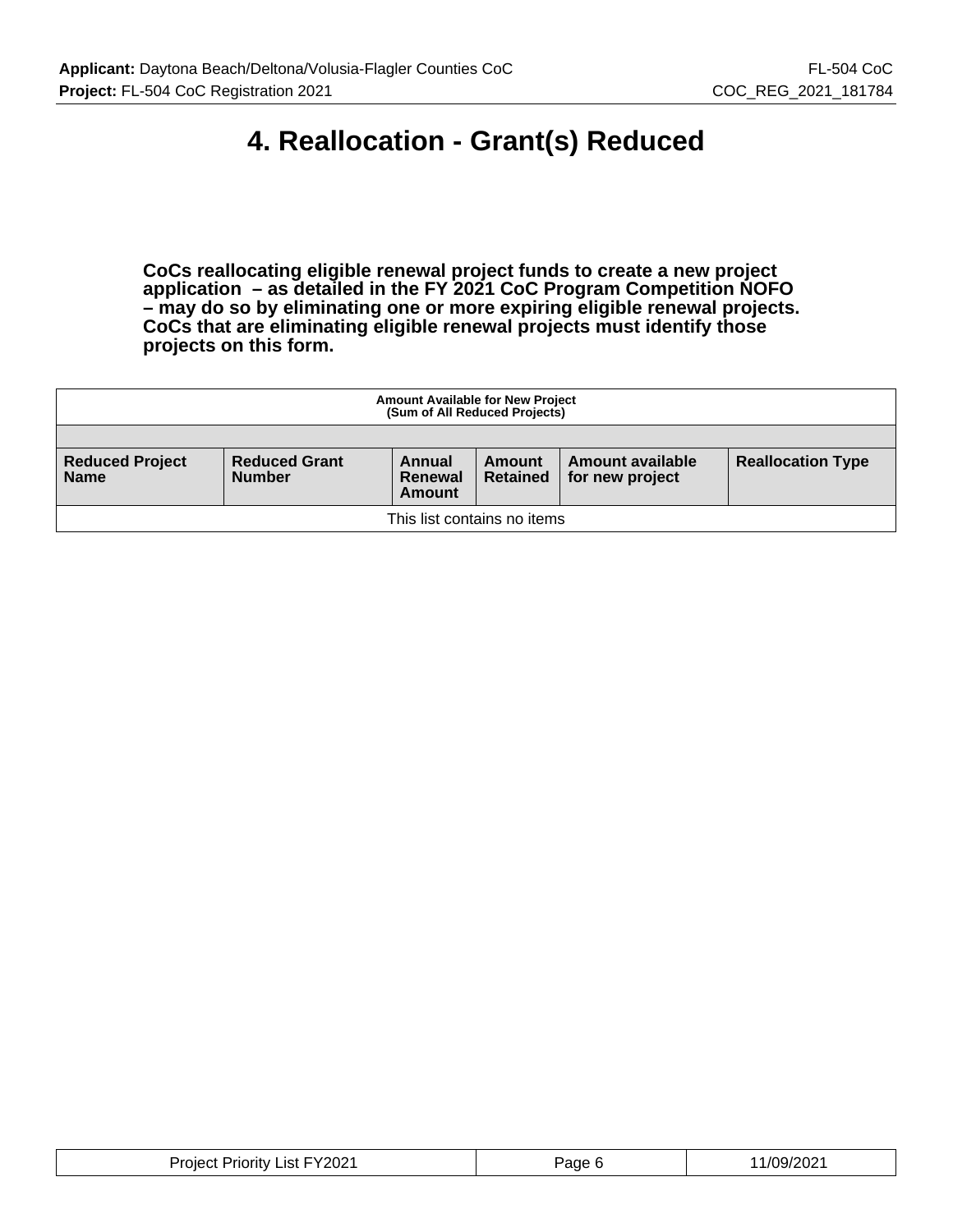### **Continuum of Care (CoC) New Project Listing**

#### **Instructions:**

Prior to starting the New Project Listing, review the CoC Priority Listing Detailed Instructions and CoC Priority Listing Navigational Guide available on HUD's website.

 To upload all new project applications submitted to this Project Listing, click the "Update List" button. This process may take a few minutes based upon the number of new projects submitted by project applicant(s) to your CoC in the e-snaps system. You may update each of the Project Listings simultaneously. To review a project on the New Project Listing, click on the magnifying glass next to each project to view project details. To view the actual project application, click on the orange folder. If you identify errors in the project application(s), you can send the application back to the project applicant to make the necessary changes by clicking the amend icon. It is your sole responsibility for ensuring all amended projects are resubmitted, approved and ranked or rejected on this project listing BEFORE submitting the CoC Priority Listing in e-snaps. https://www.hud.gov/program\_offices/comm\_planning/coc/competition.

| Project<br><b>Name</b>         | <b>Date</b><br><b>Submitte</b><br>d | Comp<br><b>Type</b>             | Applican<br>t Name              | <b>Budget</b><br>Amount | Grant<br>Term | Rank                      | <b>PH/Reall</b><br>oc     | <b>PSH/RR</b><br>н | <b>Expansi</b><br>on |
|--------------------------------|-------------------------------------|---------------------------------|---------------------------------|-------------------------|---------------|---------------------------|---------------------------|--------------------|----------------------|
| DV-RRH<br><b>EXPANSI</b><br>ON | 2021-09-<br>27<br>12:26             | PH                              | The<br>Neighbor<br>hood $\dots$ | \$175,560               | 1 Year        | <b>DE16</b>               | DV<br><b>Bonus</b>        | <b>RRH</b>         | Yes                  |
| <b>PH-21</b><br>2021           | 2021-09-<br>27<br>12:23             | PH                              | The<br>Neighbor<br>hood $\dots$ | \$117,000               | 1 Year        | $\boldsymbol{\mathsf{X}}$ | PH.<br><b>Bonus</b>       | <b>PSH</b>         |                      |
| <b>JOINT</b><br>TH/RRH<br>YOUT | $2021 - 09 -$<br>27<br>12:27        | Joint TH<br>& PH-<br><b>RRH</b> | The<br>Neighbor<br>hood $\dots$ | \$90,430                | 1 Year        | E14                       | Reallocati<br>on          |                    | Yes                  |
| 2021<br>Joint<br>Transi        | $2021 - 09 -$<br>28<br>15:50        | Joint TH<br>& PH-<br><b>RRH</b> | Halifax<br>Urban<br>Min         | \$175,560               | 1 Year        | <b>DE17</b>               | <b>DV</b><br><b>Bonus</b> |                    | Yes                  |
| 2021<br>Collabora<br>tiv       | 2021-10-<br>22<br>11:35             | PH                              | Halifax<br>Urban<br>Min         | \$117,040               | 1 Year        | 15                        | PH.<br><b>Bonus</b>       | <b>PSH</b>         |                      |

| Project Priority List FY2021 | Page | 1/09/2021 |
|------------------------------|------|-----------|
|------------------------------|------|-----------|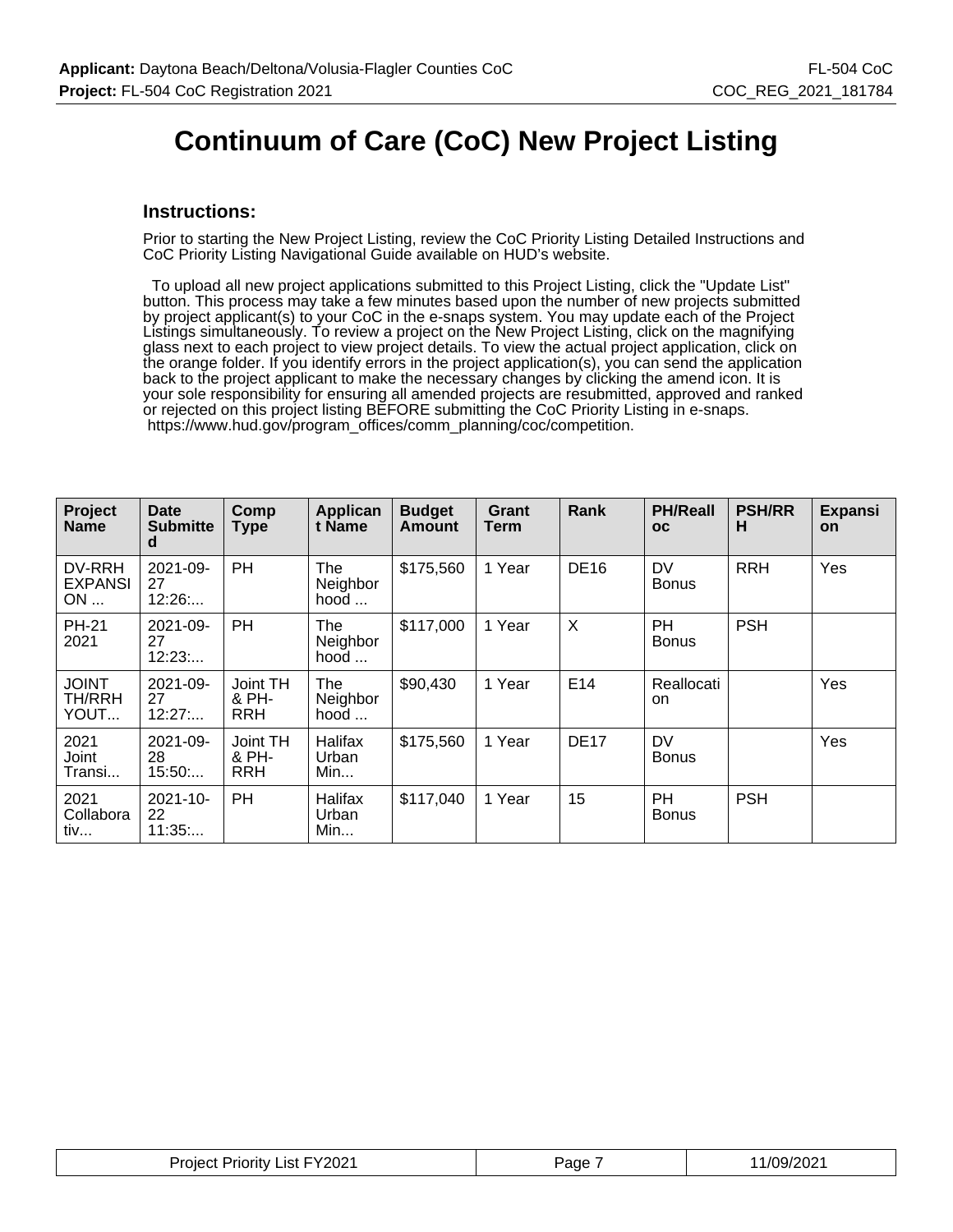# **Continuum of Care (CoC) Renewal Project Listing**

#### **Instructions:**

Prior to starting the Renewal Project Listing, review the CoC Priority Listing Detailed Instructions and CoC Priority Listing Navigational Guide available on HUD's website.

 To upload all renewal project applications submitted to this Project Listing, click the ""Update List"" button. This process may take a few minutes based upon the number of renewal projects submitted by project applicant(s) to your CoC in the e-snaps system. You may update each of the Project Listings simultaneously. To review a project on the Renewal Project Listing, click on the magnifying glass next to each project to view project details. To view the actual project application, click on the orange folder. If you identify errors in the project application(s), you can send the application back to the project applicant to make necessary changes by clicking the amend icon. It is your sole responsibility for ensuring all amended projects are resubmitted, approved and ranked or rejected on this project listing BEFORE submitting the CoC Priority Listing in e-snaps.

https://www.hud.gov/program\_offices/comm\_planning/coc/competition.

| The Collaborative Applicant certifies that<br>there is a demonstrated<br>need for all renewal permanent supportive<br>housing and rapid<br>re-housing projects listed on the Renewal<br><b>Project Listing.</b>                                                 | X        |
|-----------------------------------------------------------------------------------------------------------------------------------------------------------------------------------------------------------------------------------------------------------------|----------|
| The Collaborative Applicant certifies all<br>renewal permanent supportive housing and<br>rapid rehousing projects listed on the<br><b>Renewal Project Listing comply with program</b><br>requirements and appropriate standards of<br>quality and habitability. | $\times$ |

**The Collaborative Applicant does not have any renewal permanent supportive housing or rapid re-housing renewal projects.**

| Project<br><b>Name</b>         | <b>Date</b><br><b>Submitt</b><br>ed | Grant<br>Term | Applica<br>nt Name      | <b>Budget</b><br><b>Amount</b> | Rank | <b>PSH/RR</b><br>н | Comp<br>Type                    | <b>Consoli</b><br>dation<br><b>Type</b> | <b>Expansion</b><br><b>Type</b> |
|--------------------------------|-------------------------------------|---------------|-------------------------|--------------------------------|------|--------------------|---------------------------------|-----------------------------------------|---------------------------------|
| DV-RRH<br>2021                 | 2021-09-<br>27<br>12:25             | 1 Year        | The<br>Neighbor<br>hood | \$155,516                      | E9   | <b>RRH</b>         | PH                              |                                         | Expansion                       |
| PH-<br>16WS<br>2021            | 2021-09-<br>27<br>12:28             | 1 Year        | The<br>Neighbor<br>hood | \$150,101                      | 2    | <b>PSH</b>         | PH                              |                                         |                                 |
| <b>JOINT</b><br>TH/RRH<br>2021 | 2021-09-<br>27<br>12:26             | 1 Year        | The<br>Neighbor<br>hood | \$114,821                      | E6   |                    | Joint TH<br>& PH-<br><b>RRH</b> |                                         | Expansion                       |

| List FY2021<br><b>Project Priority</b> | Page <sup>P</sup> | 1/09/2021 |
|----------------------------------------|-------------------|-----------|
|----------------------------------------|-------------------|-----------|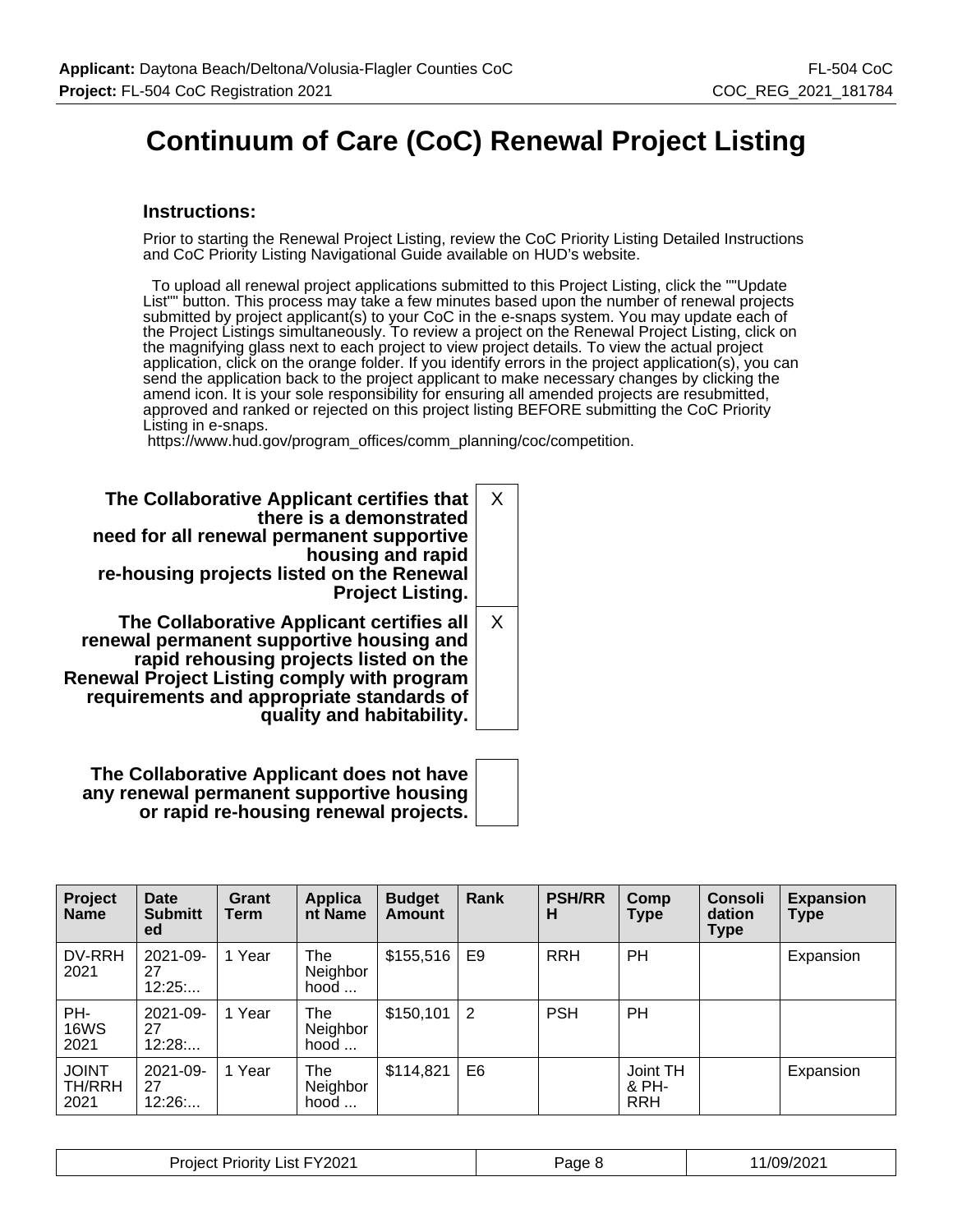| <b>PH-19</b><br>2021               | 2021-09-<br>27<br>12:30: | 1 Year | <b>The</b><br>Neighbor<br>$hood$    | \$115,780 | 5              | <b>PSH</b> | PH                              |           |
|------------------------------------|--------------------------|--------|-------------------------------------|-----------|----------------|------------|---------------------------------|-----------|
| <b>PH-18W</b><br>2021              | 2021-09-<br>27<br>12:28: | 1 Year | <b>The</b><br>Neighbor<br>$hood$    | \$148,032 | 10             | <b>PSH</b> | PH                              |           |
| 2021<br>Rapid<br>Rehous            | 2021-09-<br>28<br>15:22  | 1 Year | Halifax<br>Urban<br>Min             | \$101,403 | 8              | <b>RRH</b> | PH                              |           |
| 2021<br>PSH for<br>Home            | 2021-09-<br>28<br>15:26  | 1 Year | Halifax<br>Urban<br>Min             | \$51,034  | 11             | <b>PSH</b> | PH                              |           |
| 2021<br>Joint<br>Transi            | 2021-09-<br>28<br>15:29: | 1 Year | Halifax<br>Urban<br>Min             | \$55,139  | E13            |            | Joint TH<br>& PH-<br><b>RRH</b> | Expansion |
| 2021<br><b>PSH</b><br>Homeles<br>S | 2021-09-<br>28<br>15:23  | 1 Year | Halifax<br>Urban<br>Min             | \$113,882 | $\mathbf{1}$   | <b>PSH</b> | PH                              |           |
| <b>PH-29</b><br>2021               | 2021-09-<br>27<br>12:30  | 1 Year | The<br>Neighbor<br>hood             | \$83,761  | 12             | <b>PSH</b> | PH                              |           |
| My Place<br>Apartme<br>nts         | 2021-09-<br>27<br>08:03  | 1 Year | Volusia/F<br>lagler<br>$C_{\cdots}$ | \$200,961 | $\overline{7}$ | <b>PSH</b> | PH                              |           |
| FL-504<br>Coordina<br>te           | 2021-09-<br>27<br>11:01  | 1 Year | Volusia/F<br>lagler<br>$C_{\cdots}$ | \$171,753 | 3              |            | SSO                             |           |
| FL-504<br><b>HMIS</b><br>Conso     | 2021-09-<br>27<br>11:08  | 1 Year | Volusia/F<br>lagler<br>C            | \$122,134 | $\overline{4}$ |            | <b>HMIS</b>                     |           |

| <b>Project Priority List FY2021</b> | Page s | 11/09/2021 |
|-------------------------------------|--------|------------|
|-------------------------------------|--------|------------|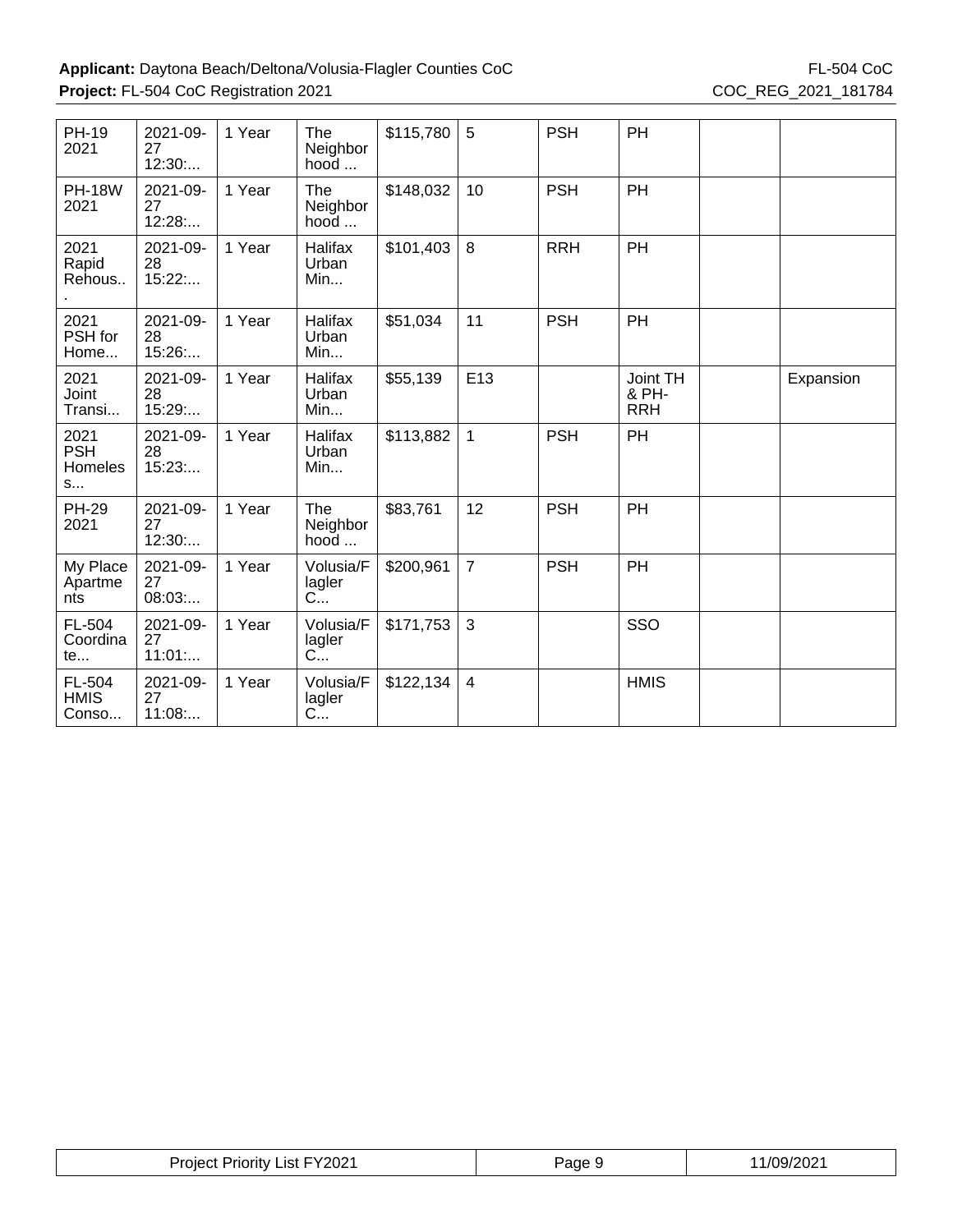# **Continuum of Care (CoC) Planning Project Listing**

#### **Instructions:**

Prior to starting the CoC Planning Project Listing, review the CoC Priority Listing Detailed Instructions and CoC Priority Listing Navigational Guide available on HUD's website.

 To upload the CoC planning project application submitted to this Project Listing, click the ""Update List"" button. This process may take a few minutes while the project is located in the esnaps system. You may update each of the Project Listings simultaneously. To review the CoC Planning Project Listing, click on the magnifying glass next to view the project details. To view the actual project application, click on the orange folder. If you identify errors in the project application, you can send the application back to the project applicant to make necessary changes by clicking the amend icon. It is your sole responsibility for ensuring all amended projects are resubmitted, approved and ranked or rejected on this project listing BEFORE submitting the CoC Priority Listing in e-snaps.

 Only one CoC planning project application can be submitted and only by the Collaborative Applicant designated by the CoC which must match the Collaborative Applicant information on the CoC Applicant Profile.

https://www.hud.gov/program\_offices/comm\_planning/coc/competition.

| <b>Project Name</b>         | <b>Date Submitted</b> | <b>Grant Term</b> | <b>Applicant Name</b>           | <b>Budget Amount</b> | Accepted? |
|-----------------------------|-----------------------|-------------------|---------------------------------|----------------------|-----------|
| <b>FL-504 CoC</b><br>Planni | 2021-09-27<br>11:11:  | Year              | Volusia/Flagler<br>$\sim$<br>◡… | \$70.224             | Yes       |

| <b>Project Priority List FY2021</b> | Page 10 | 11/09/2021 |
|-------------------------------------|---------|------------|
|-------------------------------------|---------|------------|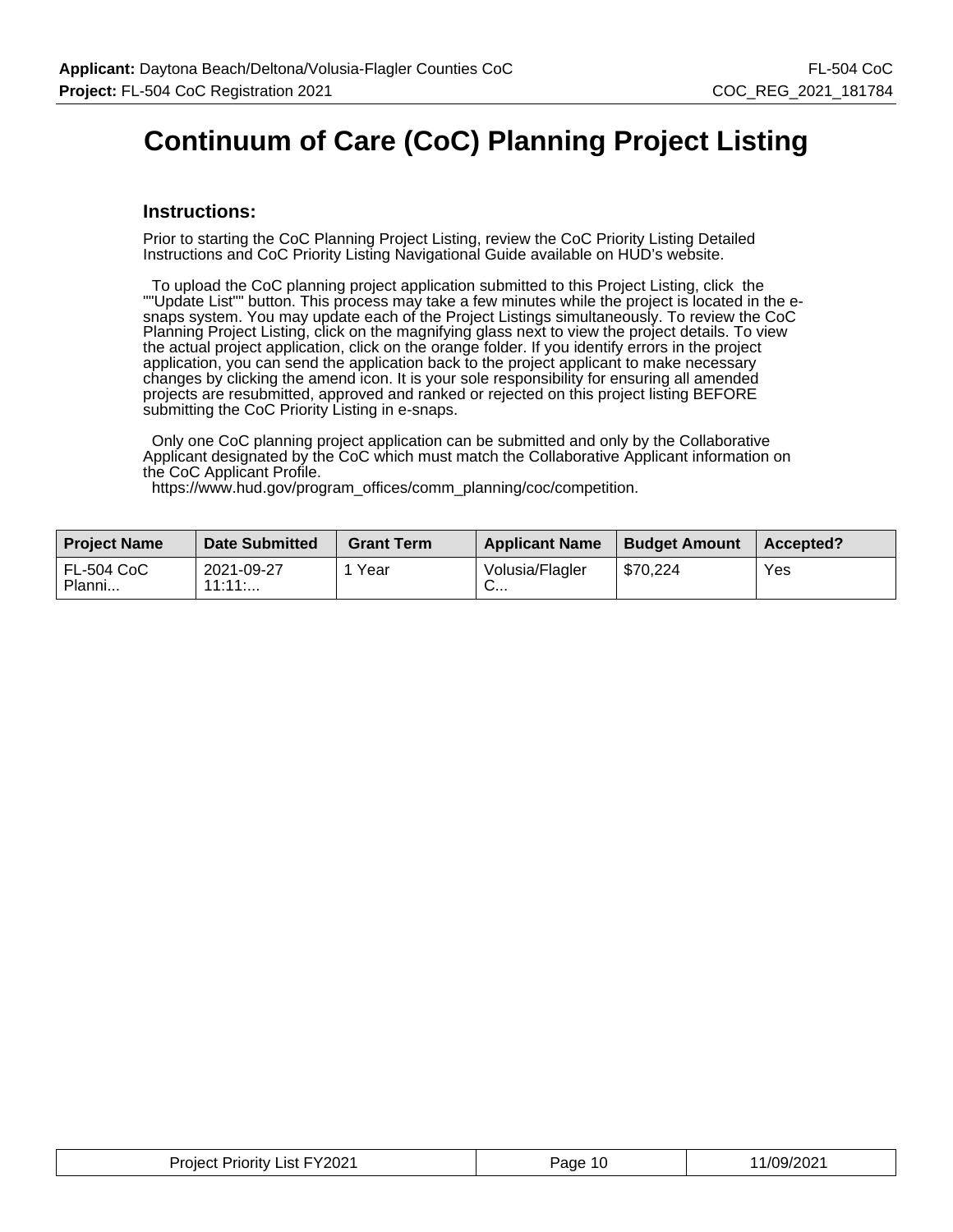### **Continuum of Care (CoC) YHDP Renewal Project Listing**

#### **Instructions:**

Prior to starting the YHDP Renewal Project Listing, review the CoC Priority Listing Detailed Instructions and CoC Priority Listing Navigational Guide available on HUD's website.

 To upload all YHDP renewal project applications submitted to this Project Listing, click the ""Update List"" button. This process may take a few minutes based upon the number of YHDP renewal and replacement projects submitted by project applicant(s) to your CoC in the e-snaps system. You may update each of the Project Listings simultaneously. To review a project on the YHDP Renewal Project Listing, click on the magnifying glass next to each project to view project details. To view the actual project application, click on the orange folder. If you identify errors in the project application(s), you can send the application back to the project applicant to make necessary changes by clicking the amend icon. It is your sole responsibility for ensuring all amended projects are resubmitted, approved and ranked or rejected on this project listing BEFORE submitting the CoC Priority Listing in e-snaps.

https://www.hud.gov/program\_offices/comm\_planning/coc/competition.

**The Collaborative Applicant certifies that there is a demonstrated need for all renewal permanent supportive housing and rapid rehousing projects listed on the Renewal Project Listing.**

**The Collaborative Applicant certifies all renewal permanent supportive housing and rapid rehousing projects listed on the Renewal Project Listing comply with program requirements and appropriate standards of quality and habitability.**

**The Collaborative Applicant does not have any renewal permanent supportive housing or rapid rehousing renewal projects.**

| <b>Project</b><br><b>Name</b> | Date<br><b>Submitted</b> | <b>Applicant</b><br><b>Name</b> | <b>Budget</b><br>Amount | Comp<br><b>Type</b> | Grant<br><b>Term</b> | <b>Accepted</b> | <b>PSH/RRH</b> | Consolida<br>tion Type |
|-------------------------------|--------------------------|---------------------------------|-------------------------|---------------------|----------------------|-----------------|----------------|------------------------|
| This list contains no items   |                          |                                 |                         |                     |                      |                 |                |                        |

X

| <b>Project Priority List FY2021</b> | Page 11 | 1/09/2021 |
|-------------------------------------|---------|-----------|
|-------------------------------------|---------|-----------|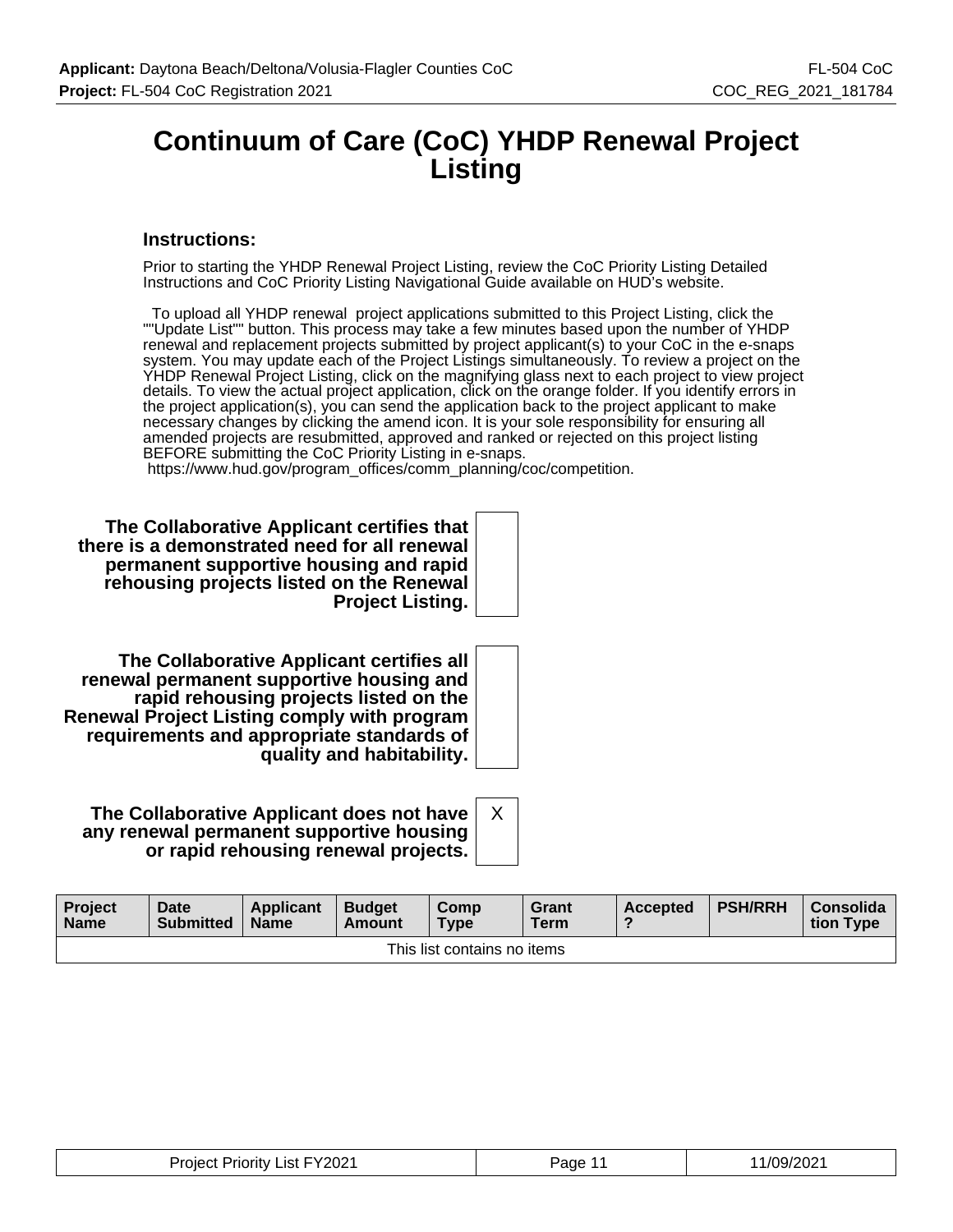### **Continuum of Care (CoC) YHDP Replacement Project Listing**

#### **Instructions:**

Prior to starting the YHDP Replacement Project Listing, review the CoC Priority Listing Detailed Instructions and CoC Priority Listing Navigational Guide available on HUD's website.

 To upload all YHDP replacement project applications submitted to this Project Listing, click the ""Update List"" button. This process may take a few minutes based upon the number of YHDP replacement projects submitted by project applicant(s) to your CoC in the e-snaps system. You may update each of the Project Listings simultaneously. To review a project on the YHDP Replacement Project Listing, click on the magnifying glass next to each project to view project details. To view the actual project application, click on the orange folder. If you identify errors in the project application(s), you can send the application back to the project applicant to make necessary changes by clicking the amend icon. It is your sole responsibility for ensuring all amended projects are resubmitted, approved and ranked or rejected on this project listing BEFORE submitting the CoC Priority Listing in e-snaps.

https://www.hud.gov/program\_offices/comm\_planning/coc/competition.

| <b>Project Name</b>         | Date<br><b>Submitted</b> | Applicant<br><b>Name</b> | <b>Budget</b><br>Amount | <b>Comp Type</b> | <b>Grant Term</b> | Accepted? |
|-----------------------------|--------------------------|--------------------------|-------------------------|------------------|-------------------|-----------|
| This list contains no items |                          |                          |                         |                  |                   |           |

| <b>Project Priority List FY2021</b> | Page 1 <sup>o</sup> | 1/09/2021 |
|-------------------------------------|---------------------|-----------|
|-------------------------------------|---------------------|-----------|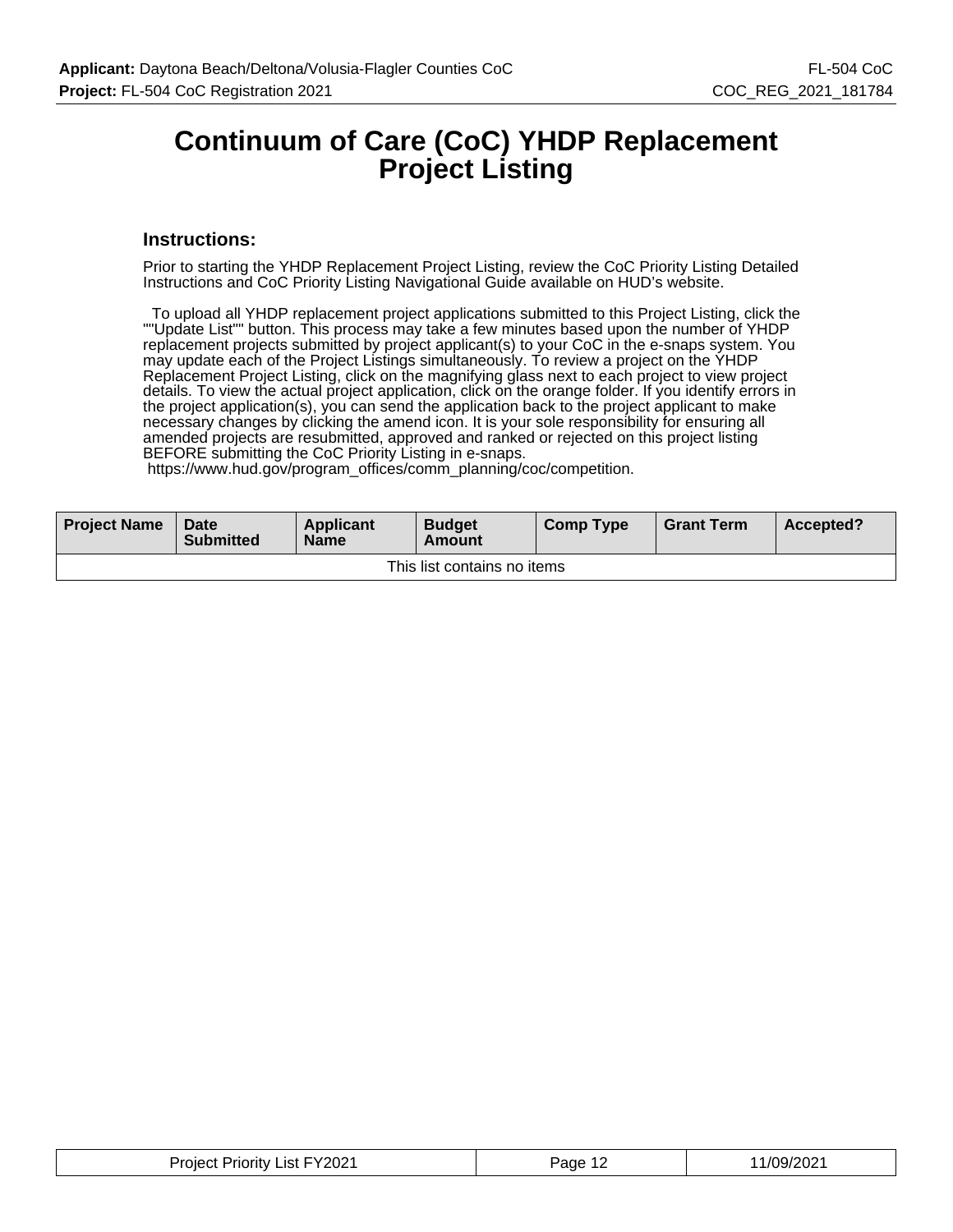# **Funding Summary**

#### **Instructions**

This page provides the total budget summaries for each of the project listings after the you approved, ranked (New and Renewal Project Listings only), or rejected project applications. You must review this page to ensure the totals for each of the categories is accurate. The "Total CoC Request" indicates the total funding request amount your CoC's Collaborative Applicant will submit to HUD for funding consideration. As stated previously, only 1 UFA Cost project application (for UFA designated Collaborative Applicants only) and only 1 CoC Planning project application can be submitted and only the Collaborative Applicant designated by the CoC is eligible to request these funds.

| <b>Title</b>               | <b>Total Amount</b> |
|----------------------------|---------------------|
| <b>Renewal Amount</b>      | \$1,584,317         |
| <b>New Amount</b>          | \$558,590           |
| <b>CoC Planning Amount</b> | \$70,224            |
| YHDP Amount                |                     |
| <b>Rejected Amount</b>     | \$117,000           |
| <b>TOTAL CoC REQUEST</b>   | \$2,213,131         |

| <b>Project Priority List FY2021</b> | Page 1 <sup>-1</sup> | 11/09/2021 |
|-------------------------------------|----------------------|------------|
|-------------------------------------|----------------------|------------|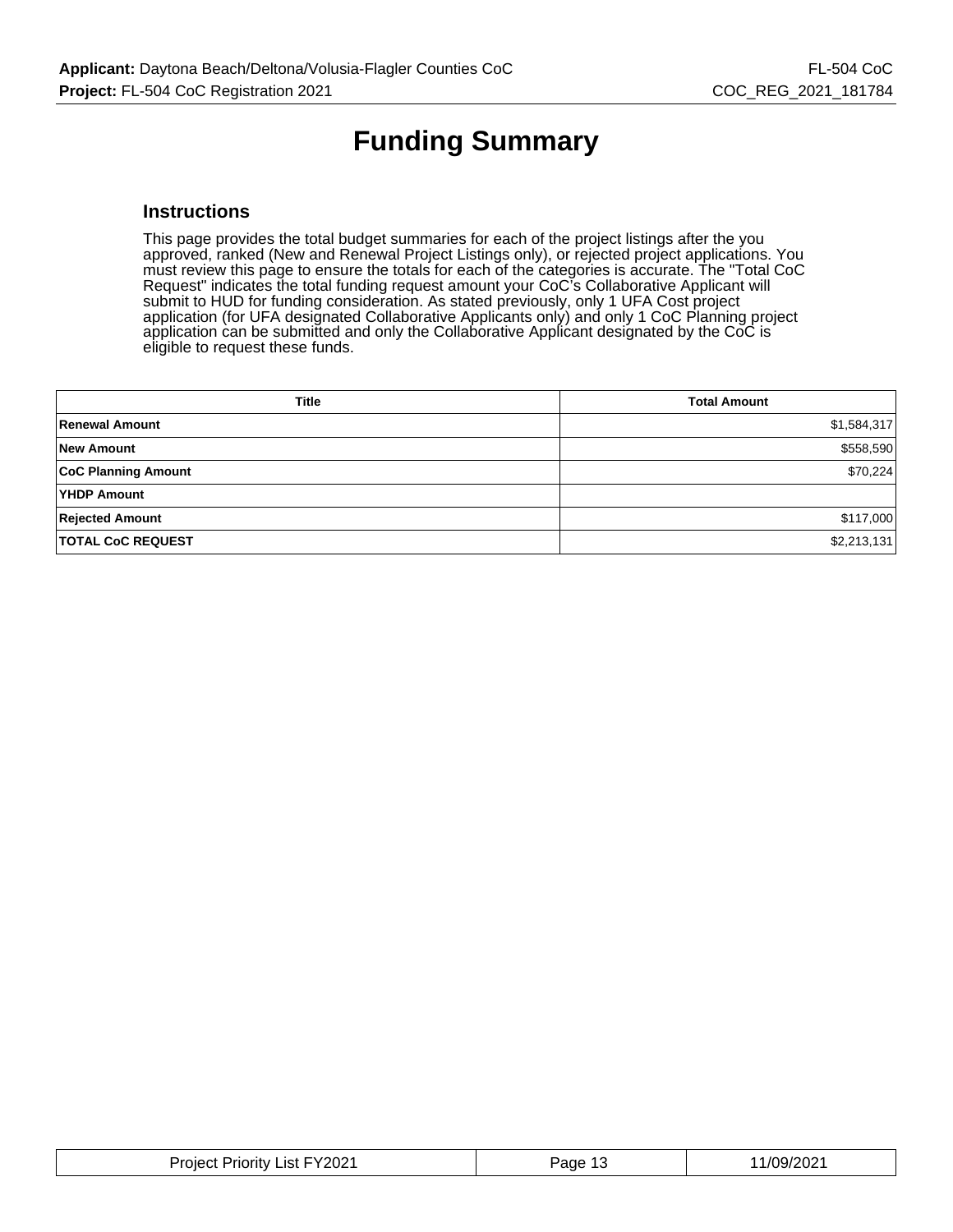### **Attachments**

| <b>Document Type</b>                                                      | <b>Required?</b> | <b>Document Description</b> | Date Attached |
|---------------------------------------------------------------------------|------------------|-----------------------------|---------------|
| Certification of Consistency with<br>the Consolidated Plan (HUD-<br>2991) | Yes              | <b>HUD 2991- Certifi</b>    | 11/09/2021    |
| FY 2021 Rank Tool (optional)                                              | No               | 2021 Priority Lis           | 11/09/2021    |
| Other                                                                     | <b>No</b>        |                             |               |
| Other                                                                     | <b>No</b>        |                             |               |

| <b>Project Priority List FY2021</b> | Page 14 | 11/09/2021 |
|-------------------------------------|---------|------------|
|-------------------------------------|---------|------------|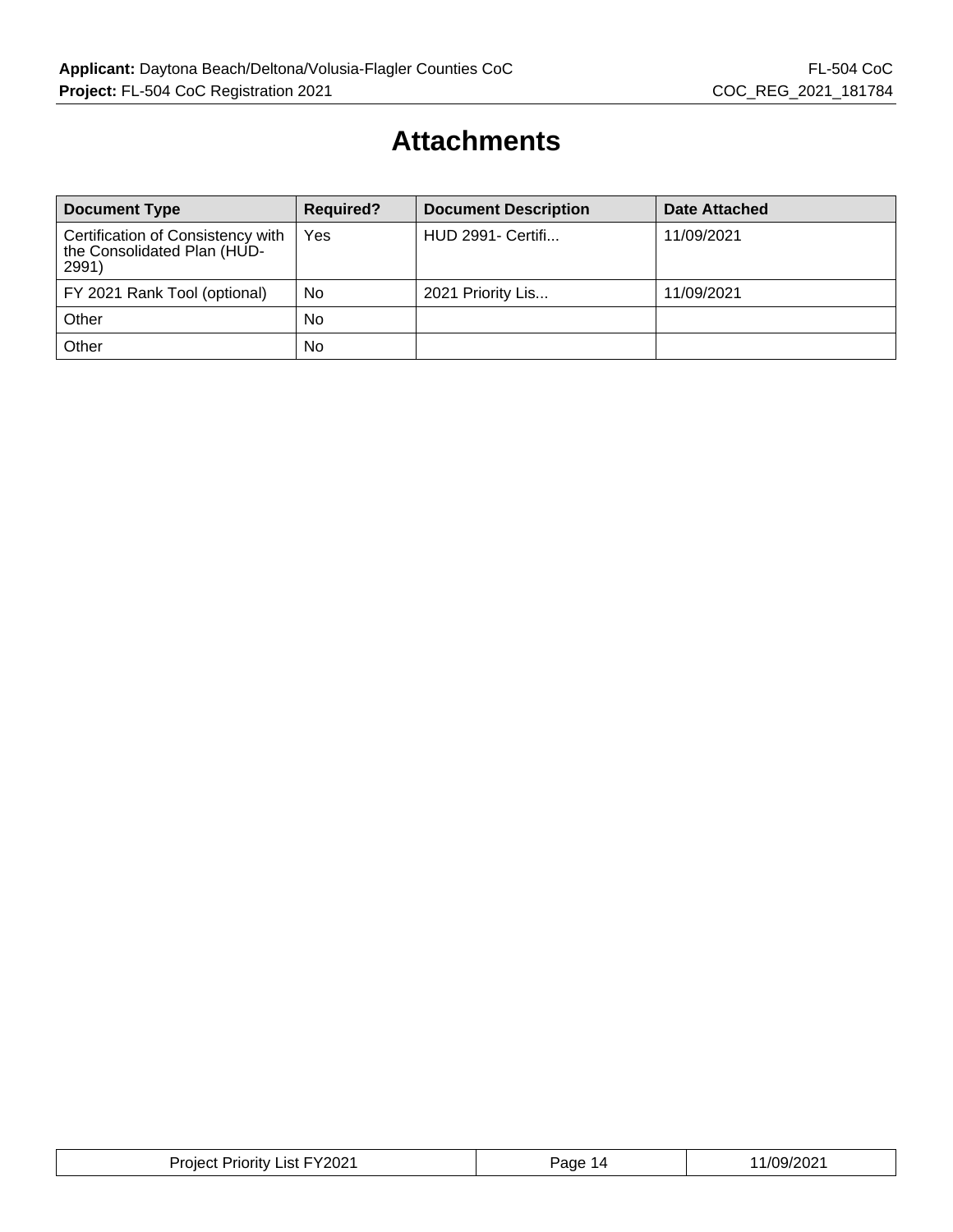### **Attachment Details**

**Document Description:** HUD 2991- Certification of Consistency with Con Plan

### **Attachment Details**

**Document Description:** 2021 Priority Listing- Projects Accepted & Projects not included

### **Attachment Details**

**Document Description:**

### **Attachment Details**

**Document Description:**

| . FY2021<br>.<br>Priority<br>.ıst.<br>. OIBC | 'ane' | /09/202<br>. . |
|----------------------------------------------|-------|----------------|
|----------------------------------------------|-------|----------------|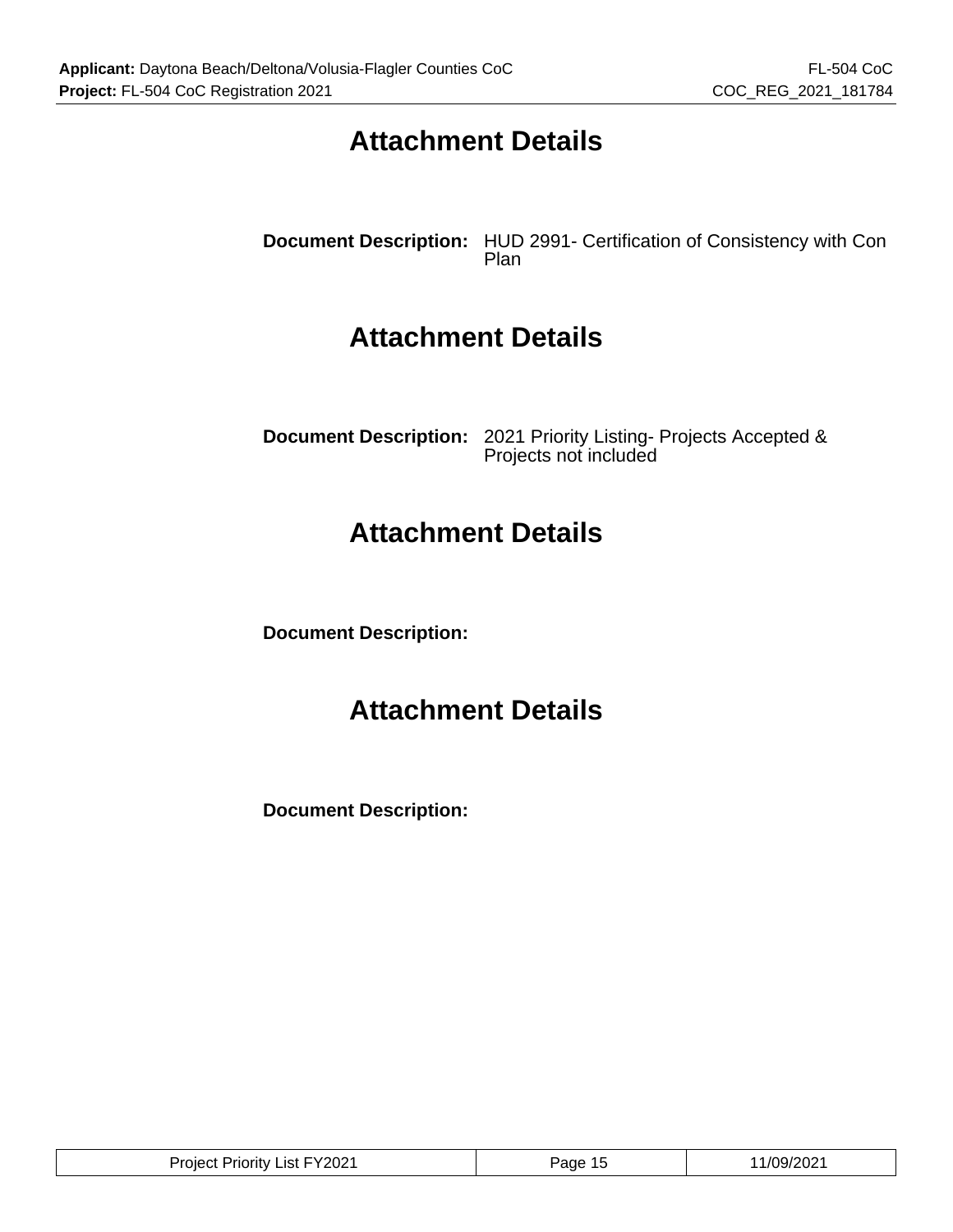### **Submission Summary**

**WARNING: The FY2021 CoC Consolidated Application requires 2 submissions. Both this Project Priority Listing AND the CoC Consolidated Application MUST be submitted.**

**WARNING: The FY2021 CoC Consolidated Application requires 2 submissions. Both this Project Priority Listing AND the CoC Consolidated Application MUST be submitted.**

| Page                             | <b>Last Updated</b> |
|----------------------------------|---------------------|
|                                  |                     |
| <b>Before Starting</b>           | No Input Required   |
| 1A. Identification               | 09/30/2021          |
| 2. Reallocation                  | 09/30/2021          |
| 3. Grant(s) Eliminated           | 10/25/2021          |
| 4. Grant(s) Reduced              | No Input Required   |
| 5A. CoC New Project Listing      | 10/25/2021          |
| 5B. CoC Renewal Project Listing  | 10/20/2021          |
| 5D. CoC Planning Project Listing | 10/20/2021          |
| <b>5E. YHDP Renewal</b>          | No Input Required   |

| FY2021<br>Project<br>.ıst<br>Priority ∟ | 16<br>Page | ാറാം<br>109/2<br>-UZ |
|-----------------------------------------|------------|----------------------|
|-----------------------------------------|------------|----------------------|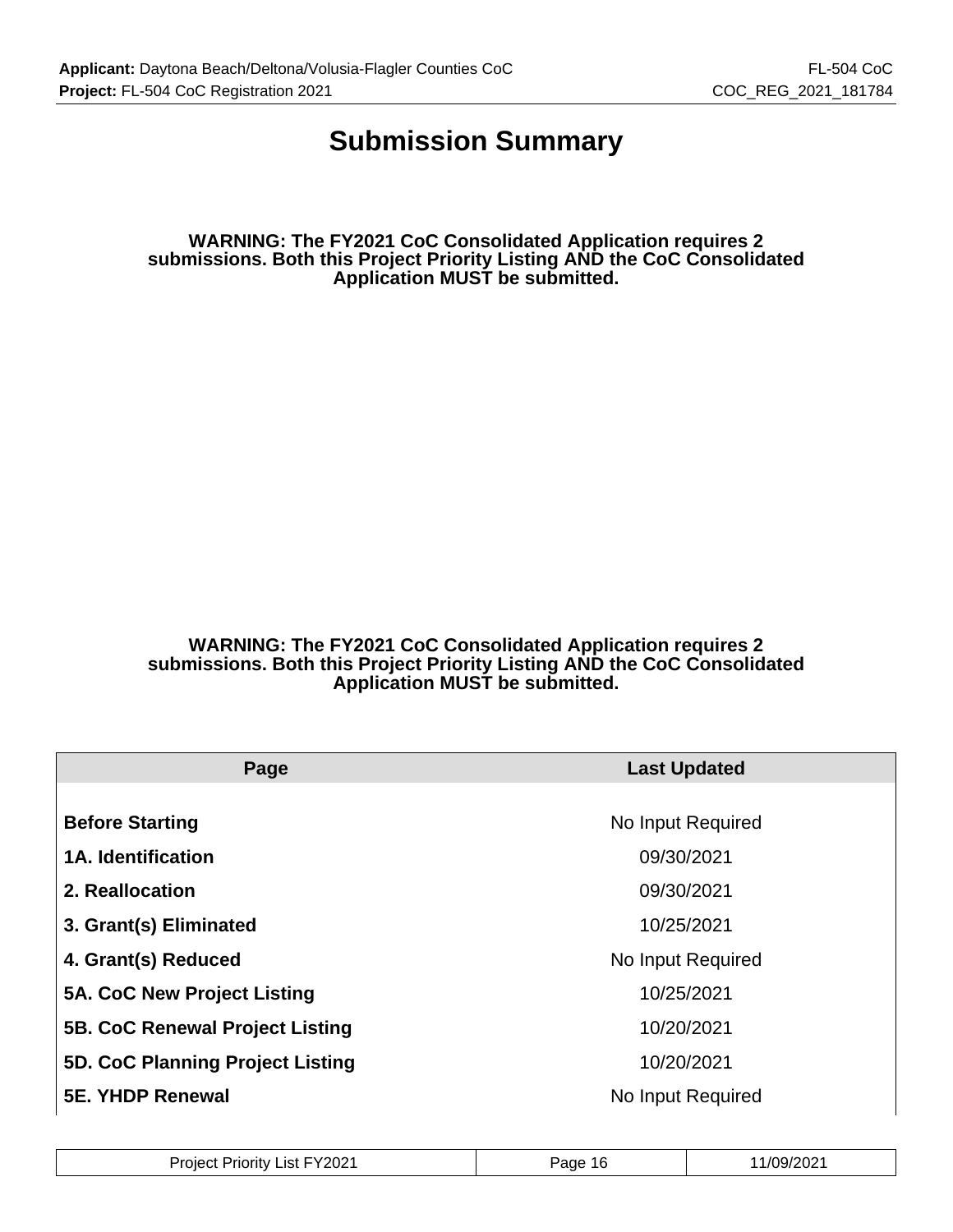| 5F. YHDP Replace          | Nc |
|---------------------------|----|
| <b>Funding Summary</b>    | Nc |
| <b>Attachments</b>        |    |
| <b>Submission Summary</b> | Nc |
|                           |    |

**Fig. 3** Input Required **Panding Summary** Input Required **Attachments** 11/09/2021 **Submishing Support Required** 

| Y2021:<br>.ıst<br><b>Arif</b><br>. noiect<br>чогь | Page | $-1$<br>ے ں۔ |
|---------------------------------------------------|------|--------------|
|---------------------------------------------------|------|--------------|

 $\mathbb{L}$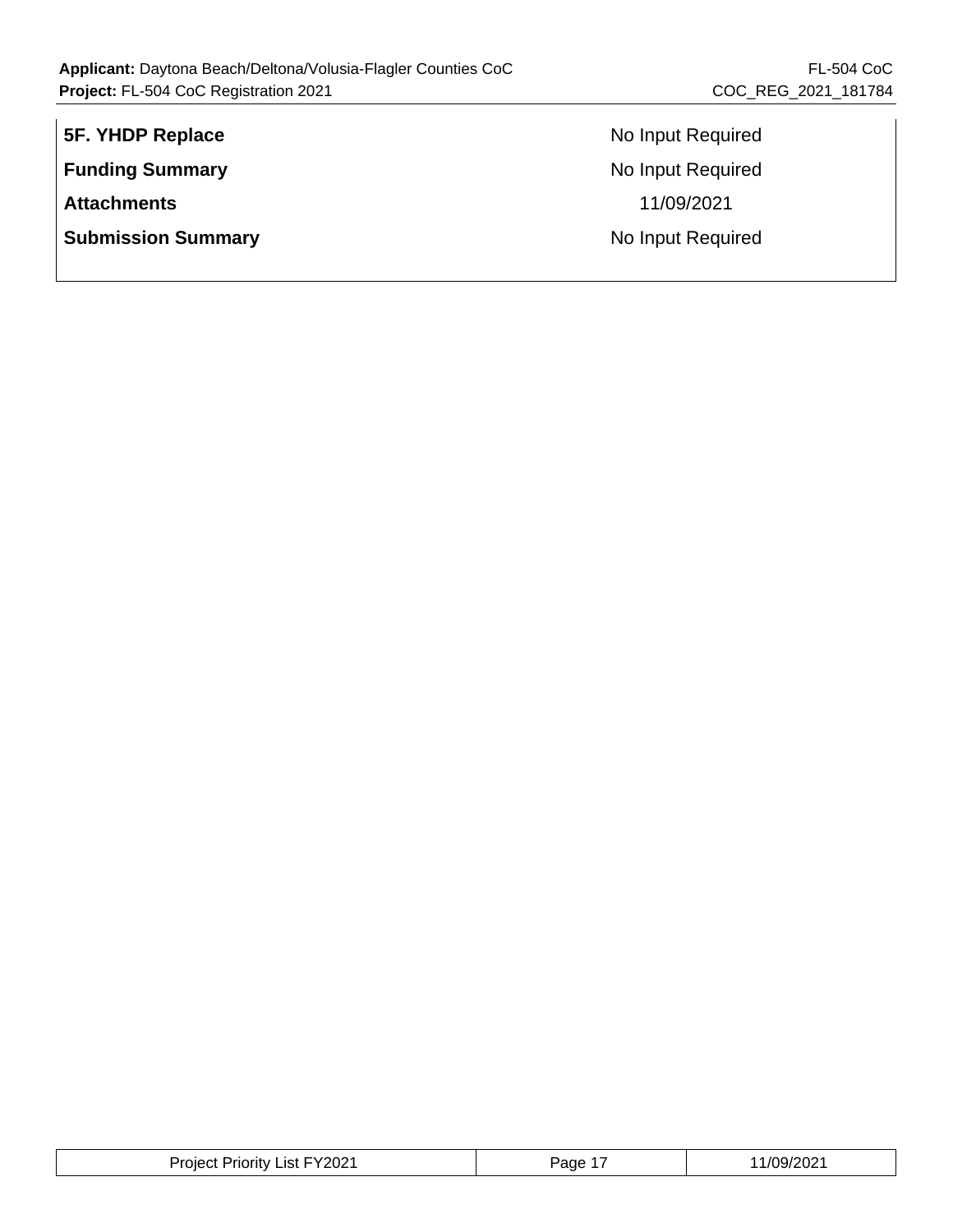# **Certification of Consistency<br>with the Consolidated Plan**

# **U.S. Department of Housing<br>and Urban Development**

 $\mathcal{L}(\mathbf{r})$ 

 $\mathbf{r}$ 

|                                                     | I certify that the proposed activities/projects in the application are consistent with the jurisdiction's current, approved Con                                                                                                                                                                                                                                                                                                                                                   | solidated Plan. |
|-----------------------------------------------------|-----------------------------------------------------------------------------------------------------------------------------------------------------------------------------------------------------------------------------------------------------------------------------------------------------------------------------------------------------------------------------------------------------------------------------------------------------------------------------------|-----------------|
| (Type or clearly print the following information:)  |                                                                                                                                                                                                                                                                                                                                                                                                                                                                                   |                 |
| <b>Applicant Name:</b>                              | Volusia Flagler County Coalition for the Homeless, Inc.                                                                                                                                                                                                                                                                                                                                                                                                                           |                 |
| Project Name:                                       | CoC<br>$\frac{1}{2} \left( \frac{1}{2} \right) \left( \frac{1}{2} \right) \left( \frac{1}{2} \right) \left( \frac{1}{2} \right) \left( \frac{1}{2} \right) \left( \frac{1}{2} \right) \left( \frac{1}{2} \right) \left( \frac{1}{2} \right) \left( \frac{1}{2} \right) \left( \frac{1}{2} \right) \left( \frac{1}{2} \right) \left( \frac{1}{2} \right) \left( \frac{1}{2} \right) \left( \frac{1}{2} \right) \left( \frac{1}{2} \right) \left( \frac{1}{2} \right) \left( \frac$ |                 |
| Location of the Project:                            | Volusia and Flagler Counties, Florida                                                                                                                                                                                                                                                                                                                                                                                                                                             |                 |
|                                                     |                                                                                                                                                                                                                                                                                                                                                                                                                                                                                   |                 |
| Name of the Federal                                 |                                                                                                                                                                                                                                                                                                                                                                                                                                                                                   |                 |
| Program to which the<br>applicant is applying:      | HUD CoC                                                                                                                                                                                                                                                                                                                                                                                                                                                                           |                 |
| Name of<br>Certifying Jurisdiction:                 | State of Florida                                                                                                                                                                                                                                                                                                                                                                                                                                                                  |                 |
| Certifying Official<br>of the Jurisdiction<br>Name: | Shannon Piotrowski                                                                                                                                                                                                                                                                                                                                                                                                                                                                |                 |
| Title:                                              | Deputy Director, Office on Homelessness                                                                                                                                                                                                                                                                                                                                                                                                                                           |                 |
| Signature:                                          |                                                                                                                                                                                                                                                                                                                                                                                                                                                                                   |                 |
| Date:                                               | -2021                                                                                                                                                                                                                                                                                                                                                                                                                                                                             |                 |

t.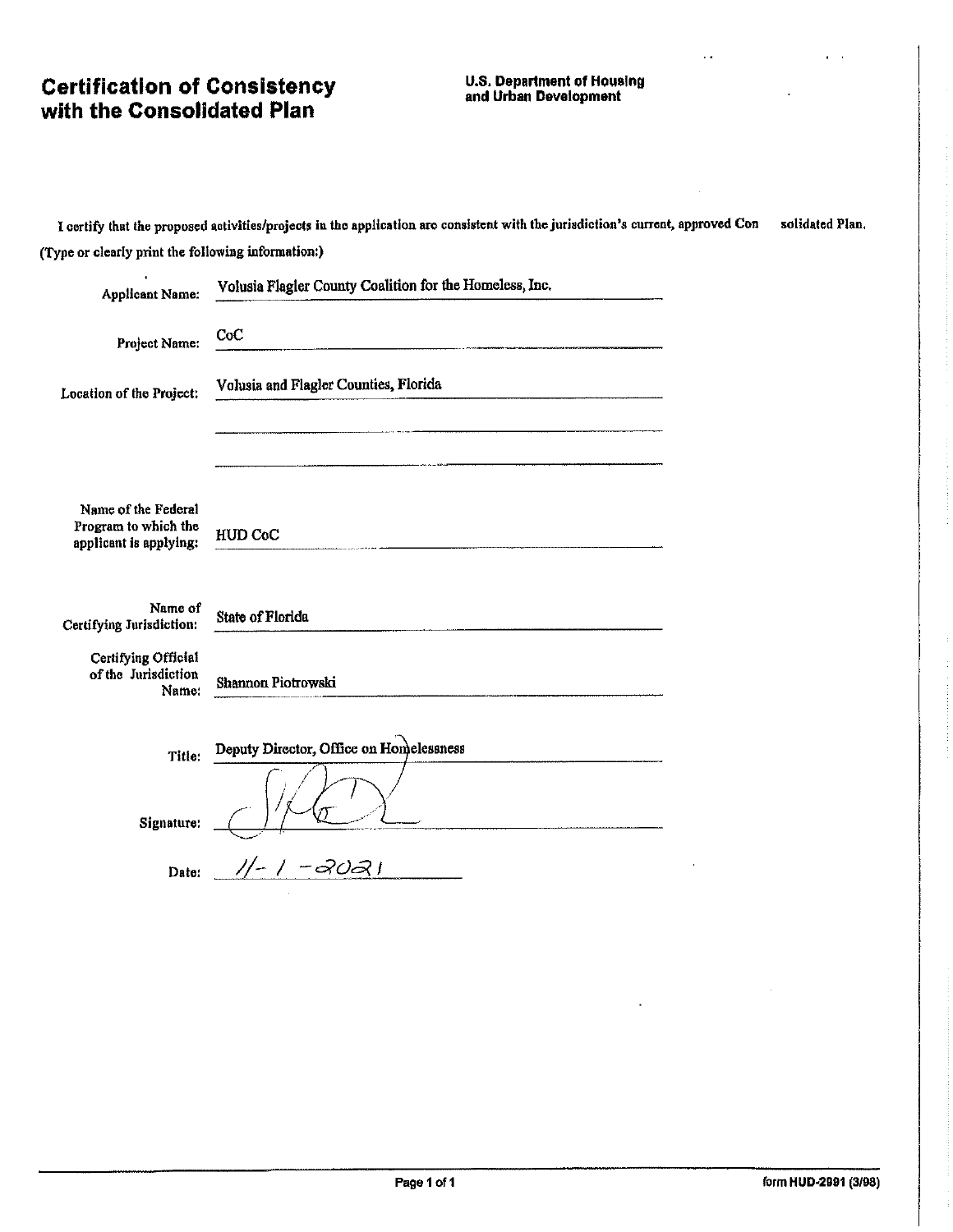#### Certificate of Consistency with the Consolidated Plan / FL-504 State of Florida / Volusia & Flagler Counties - 2021

#### Attachment A

- 1. Volusia/Flagler County Coalition for the Homeless, Inc. FL 504 HMIS II grant: RENEWAL- FL0617L4H042004 - \$122,134 324 North Street, Daytona Beach, FL 32114
- 2. Volusia/Flagler County Coalition for the Homeless, Inc. FL 504 Coordinated Entry grant: RENEWAL-FL0554D4H042005 - \$171,753 324 North Street, Daytona Beach, FL 32114
- 3. Volusia/Flagler County Coalition for the Homeless, Inc. My Place Apts. Permanent Housing: RENEWAL-FL0064L4H041811 - \$200,961 343 North St. Daytona Beach, FL 32114
- 4. Halifax Urban Ministries, Inc. Chronically Homeless Families: RENEWAL - FL0619L4H042004 - \$51,034 1340 Wright Street, Daytona Beach, FL 32117
- 5. Halifax Urban Ministries, Inc. PSH Chronically Homeless Ind.: RENEWAL-FL0621L4H042004-\$113,882 1340 Wright Street, Daytona Beach, FL 32117
- 6. Halifax Urban Ministries, Inc. Rapid Re-Housing Individuals: RENEWAL-FL0667L4H042004-\$101,403 1340 Wright Street, Daytona Beach, FL 32117
- 7. Halifax Urban Ministries, Inc. Joint Transitional/RRH Domestic Violence: RENEWAL-FL0774D4H042001-\$55,139 1340 Wright Street, Daytona Beach, FL 32117
- 8. Neighborhood Center of West Volusia, Inc. NHC PH18W Cons Permanent Housing: RENEWAL-FL0059L4H042009 - \$148,032 32720 434 S. Woodland Blvd., Deland, Florida
- 9. Neighborhood Center of West Volusia, Inc. PH 16WS Permanent Housing: RENEWAL-FL0620L4H042004 - \$150,101 32720 434 S. Woodland Blvd., Deland, Florida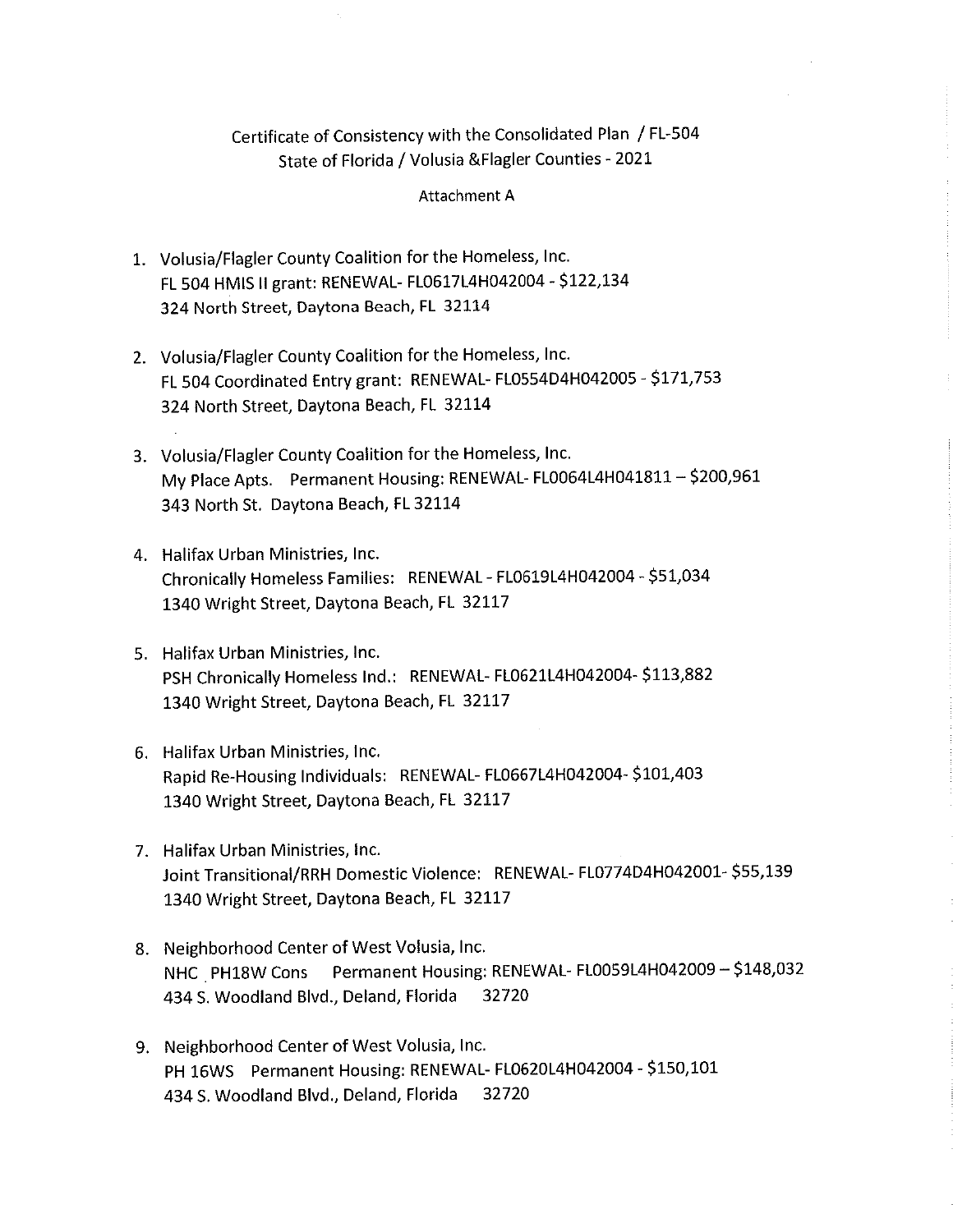10. Neighborhood Center of West Volusia, Inc.

**PH 29** Permanent Housing: RENEWAL- FL0516L4H042006 - \$83,761 434 S. Woodland Blvd., Deland, Florida 32720

- 11. Neighborhood Center of West Volusia, Inc. DV-RRH Permanent Housing: RENEWAL-FL0771L4H042001 - \$155,516 434 S. Woodland Blvd., Deland, Florida 32720
- 12. Neighborhood Center of West Volusia, Inc. PH 19 Permanent Housing: RENEWAL-FL0773L4H042001 - \$115780 434 S. Woodland Blvd., Deland, Florida 32720
- 13. Neighborhood Center of West Volusia, Inc. Joint TH/PH\_RRH\_Permanent Housing: RENEWAL-\_FL 0772L4H042001 - \$114,821 434 S. Woodland Blvd., Deland, Florida 32720
- 14. Neighborhood Center of West Volusia, Inc. Joint TH-RRH for Youth Expansion Permanent Housing: NEW/Reallocation FL0557L4H041803 - \$91,430 434 S. Woodland Blvd., Deland, Florida 32720
- 15. Halifax Urban Ministries, Inc. 2021 PSH Collaborative NEW -BONUS: \$117,040 1340 Wright Street, Daytona Beach, FL 32117
- 16. Neighborhood Center of West Volusia, Inc. DV-RRH NEW-DV-BONUS Expansion Permanent Housing: \$175,560 434 S. Woodland Blvd., Deland, Florida 32720
- 17. Halifax Urban Ministries, Inc. Joint TH RRH- NEW-DV-BONUS Expansion: \$175,560 1340 Wright Street, Daytona Beach, FL 32117

#### **Planning Grant**

1. Volusia/Flagler County Coalition for the Homeless, Inc. **FL 504 Planning Grant: \$70,224** 324 North St. Daytona Beach, FL 32114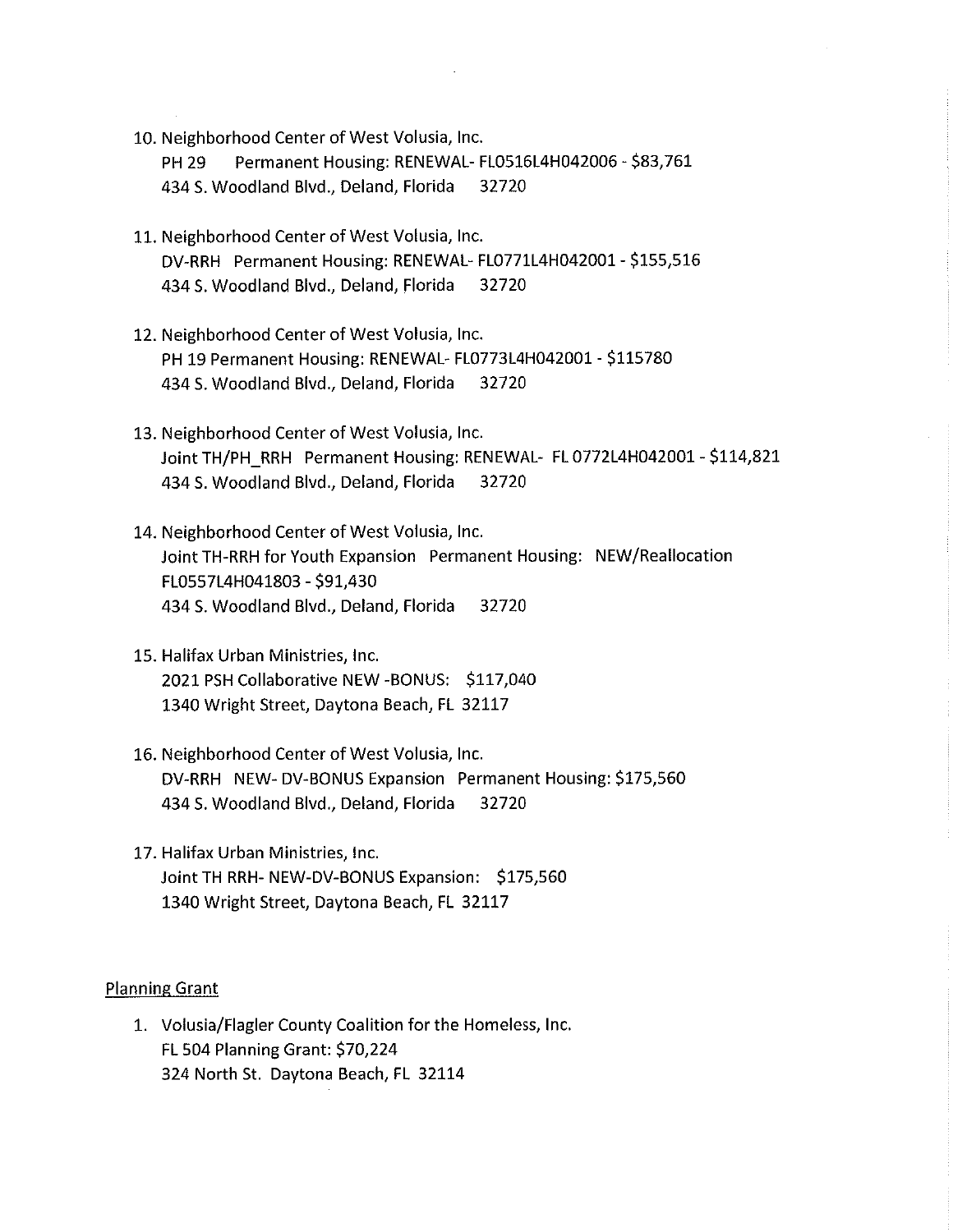# **Certification of Consistency<br>with the Consolidated Plan**

#### **U.S. Department of Housing** and Urban Development

Î.

 $\ddot{\phantom{0}}$ 

I certify that the proposed activities/projects in the application are consistent with the jurisdiction's current, approved Consolidated Plan. (Type or clearly print the following information:)

 $\ddot{\phantom{0}}$ 

| <b>Applicant Name:</b>                                                | Volusia Flagler County Coalition for the Homeless, Inc. |
|-----------------------------------------------------------------------|---------------------------------------------------------|
| Project Name:                                                         | CoC                                                     |
| Location of the Project:                                              | Volusia and Flagler Counties, Florida                   |
|                                                                       |                                                         |
| Name of the Federal<br>Program to which the<br>applicant is applying: | <b>HUD CoC</b>                                          |
| Name of<br>Certifying Jurisdiction:                                   | <b>Volusia County</b>                                   |
| Certifying Official<br>of the Jurisdiction<br>Name:                   | Dona Butler                                             |
| Title:                                                                | <b>Director of Community Services</b>                   |
| Signature:                                                            | Mand. Butle                                             |
| Date:                                                                 | $8 - 2021$                                              |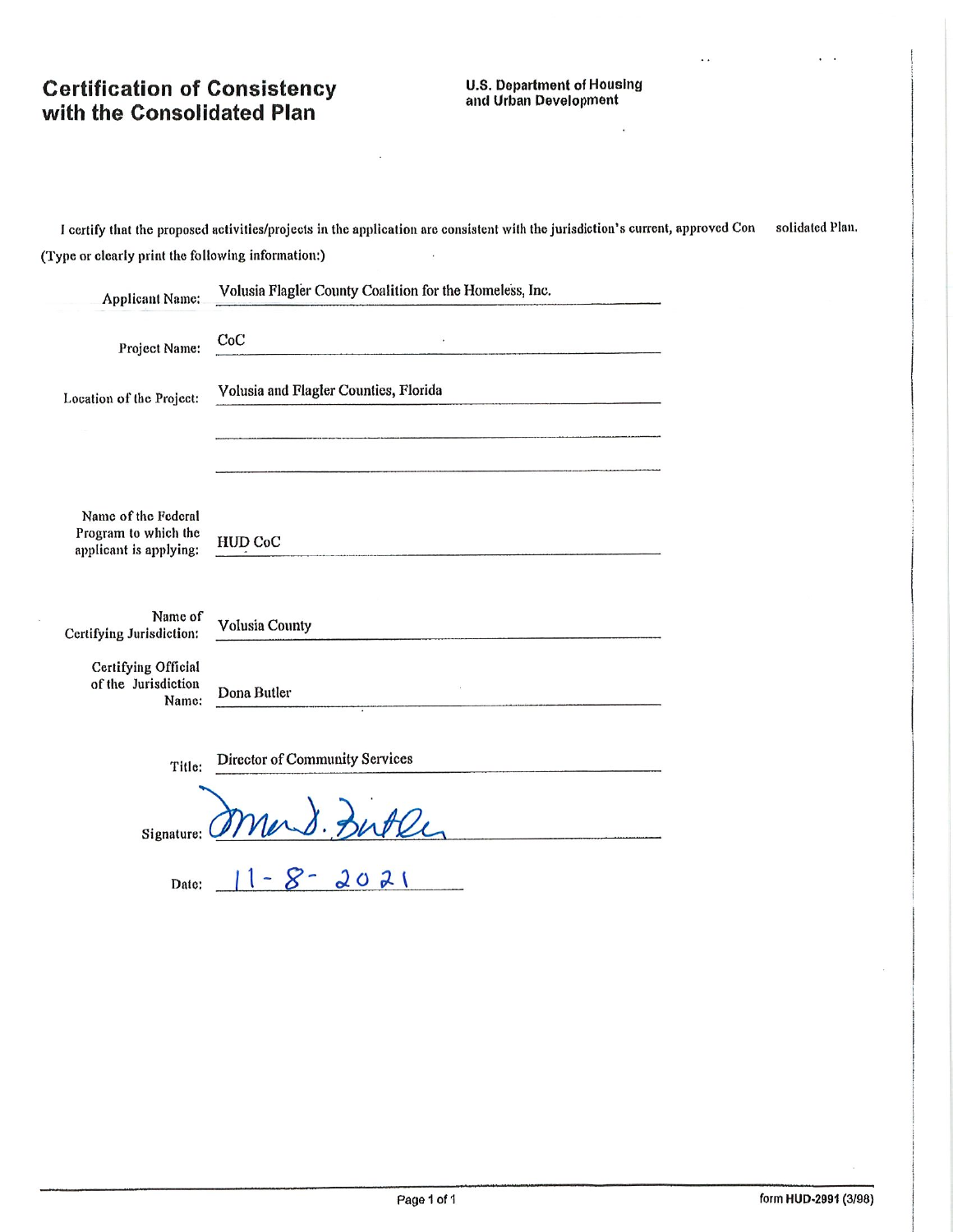#### Certificate of Consistency with the Consolidated Plan / FL-504 State of Florida / Volusia & Flagler Counties - 2021

#### Attachment A

- 1. Volusia/Flagler County Coalition for the Homeless, Inc. FL 504 HMIS II grant: RENEWAL-FL0617L4H042004 - \$122,134 324 North Street, Daytona Beach, FL 32114
- 2. Volusia/Flagler County Coalition for the Homeless, Inc. FL 504 Coordinated Entry grant: RENEWAL-FL0554D4H042005 - \$171,753 324 North Street, Daytona Beach, FL 32114
- 3. Volusia/Flagler County Coalition for the Homeless, Inc. My Place Apts. Permanent Housing: RENEWAL-FL0064L4H041811 - \$200,961 343 North St. Daytona Beach, FL 32114
- 4. Halifax Urban Ministries, Inc. Chronically Homeless Families: RENEWAL - FL0619L4H042004 - \$51,034 1340 Wright Street, Daytona Beach, FL 32117
- 5. Halifax Urban Ministries, Inc. PSH Chronically Homeless Ind.: RENEWAL-FL0621L4H042004-\$113,882 1340 Wright Street, Daytona Beach, FL 32117
- 6. Halifax Urban Ministries, Inc. Rapid Re-Housing Individuals: RENEWAL-FL0667L4H042004-\$101,403 1340 Wright Street, Daytona Beach, FL 32117
- 7. Halifax Urban Ministries, Inc. Joint Transitional/RRH Domestic Violence: RENEWAL-FL0774D4H042001-\$55,139 1340 Wright Street, Daytona Beach, FL 32117
- 8. Neighborhood Center of West Volusia, Inc. Permanent Housing: RENEWAL-FL0059L4H042009 - \$148,032 NHC PH18W Cons 434 S. Woodland Blvd., Deland, Florida 32720
- 9. Neighborhood Center of West Volusia, Inc. PH 16WS Permanent Housing: RENEWAL-FL0620L4H042004 - \$150,101 434 S. Woodland Blvd., Deland, Florida 32720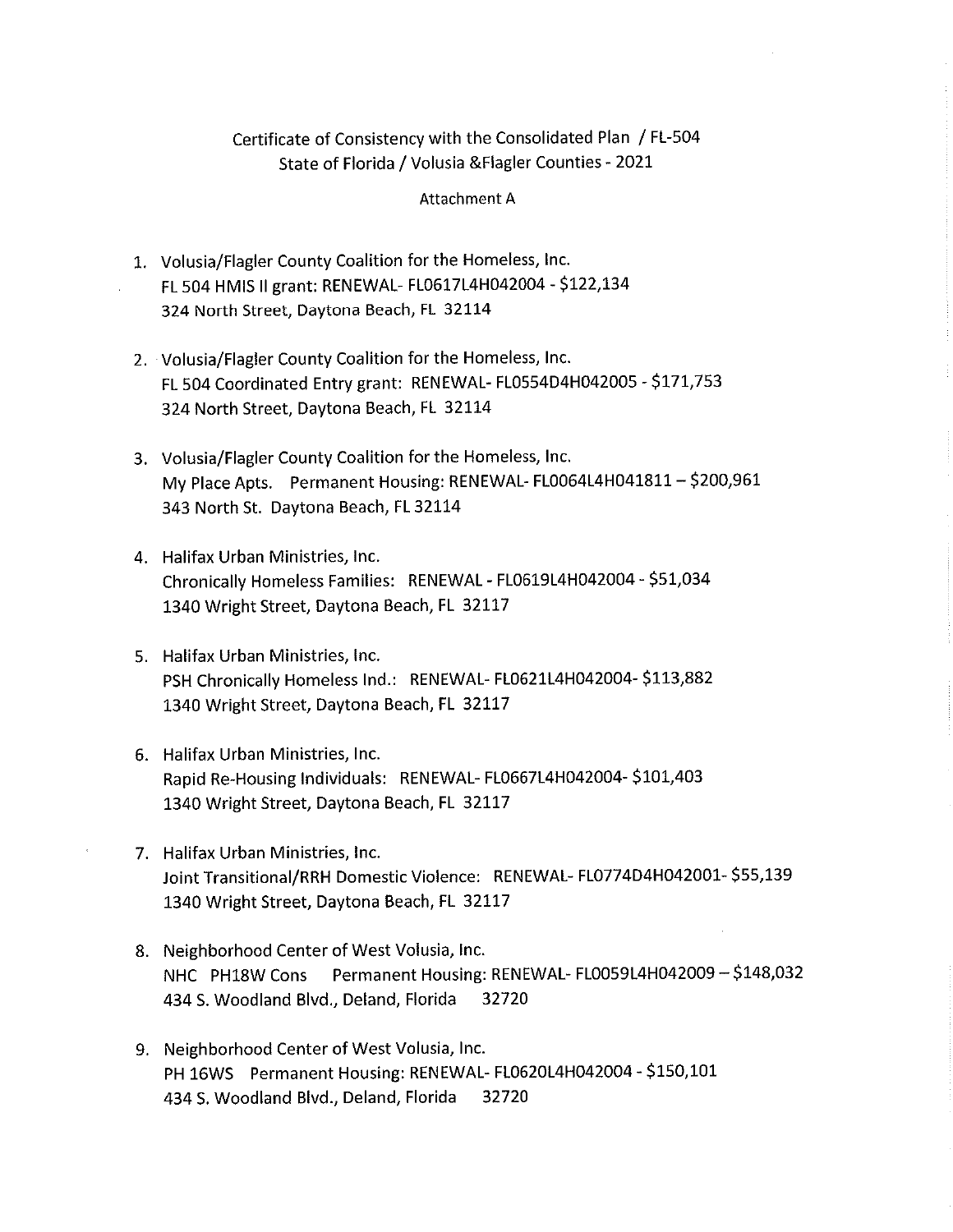10. Neighborhood Center of West Volusia, Inc.

**PH 29** Permanent Housing: RENEWAL-FL0516L4H042006 - \$83,761 434 S. Woodland Blvd., Deland, Florida 32720

- 11. Neighborhood Center of West Volusia, Inc. DV-RRH Permanent Housing: RENEWAL- FL0771L4H042001 - \$155,516 434 S. Woodland Blvd., Deland, Florida 32720
- 12. Neighborhood Center of West Volusia, Inc. PH 19 Permanent Housing: RENEWAL- FL0773L4H042001 - \$115780 434 S. Woodland Blvd., Deland, Florida 32720
- 13. Neighborhood Center of West Volusia, Inc. Joint TH/PH\_RRH Permanent Housing: RENEWAL- FL 0772L4H042001 - \$114,821 434 S. Woodland Blvd., Deland, Florida 32720
- 14. Neighborhood Center of West Volusia, Inc. Joint TH-RRH for Youth Expansion Permanent Housing: NEW/Reallocation FL0557L4H041803 - \$91,430 434 S. Woodland Blvd., Deland, Florida 32720
- 15. Halifax Urban Ministries, Inc. 2021 PSH Collaborative NEW -BONUS: \$117,040 1340 Wright Street, Daytona Beach, FL 32117
- 16. Neighborhood Center of West Volusia, Inc. DV-RRH NEW-DV-BONUS Expansion Permanent Housing: \$175,560 434 S. Woodland Blvd., Deland, Florida 32720
- 17. Halifax Urban Ministries, Inc. Joint TH RRH- NEW-DV-BONUS Expansion: \$175,560 1340 Wright Street, Daytona Beach, FL 32117

#### **Planning Grant**

1. Volusia/Flagler County Coalition for the Homeless, Inc. FL 504 Planning Grant: \$70,224 324 North St. Daytona Beach, FL 32114